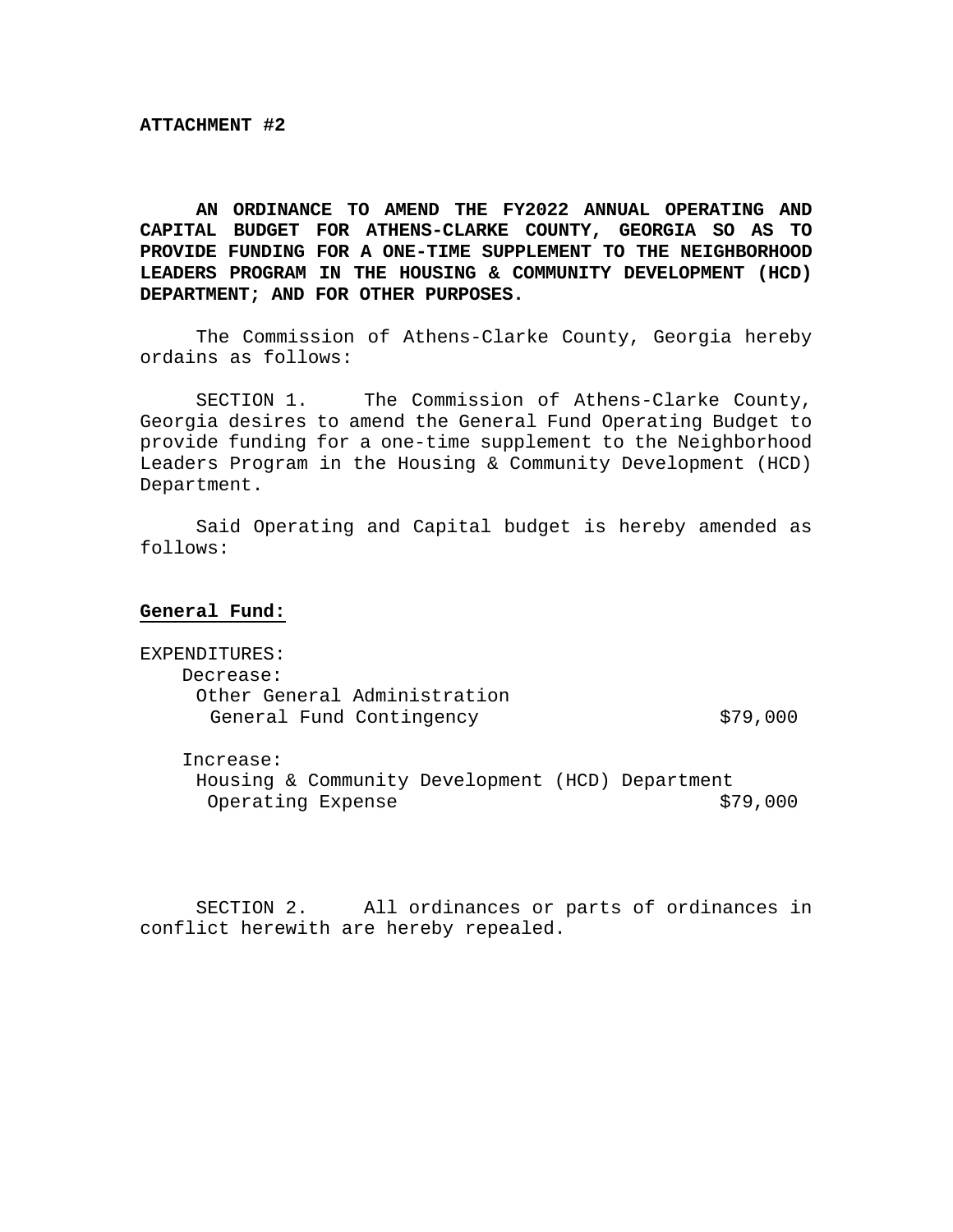# **THE UNIFIED GOVERNMENT OF ATHENS‐CLARKE COUNTY COMMISSION AGENDA ITEM**

- **SUBJECT:**  FY22 Supplement Contract Amendment and FY23 Contract Renewal for the Neighborhood Leaders Program
- **DATE:**  May 8, 2022 May 17, 2022 May 27, 2022

#### **BUDGET INFORMATION:**

REVENUES: N/A

EXPENSES:

| ANNUAL:                | <b>FY22</b>                                       |                                       |  |
|------------------------|---------------------------------------------------|---------------------------------------|--|
|                        | \$79,000                                          | One time Funding Supplement           |  |
|                        | <b>FY23</b><br>\$750,000<br>\$750,000             | Neighborhood Leaders Program<br>Total |  |
| CAPITAL:               |                                                   |                                       |  |
| OTHER:                 |                                                   |                                       |  |
| <b>FUNDING SOURCE:</b> | <b>FY22 General Fund Operating Contingency</b>    |                                       |  |
|                        | FY23 HCD General Fund Operating Budget (proposed) |                                       |  |

#### **COMMISSION ACTION REQUESTED ON:** June 7, 2022

#### **PURPOSE:**

To request that the Mayor and Commission:

- a. Approve the contract renewal with Family Connection‐Communities in Schools for the Neighborhood Leaders Program (**Attachment #1**); and,
- b. Accept the Prosperity Committee Recommendation to provide the Neighborhood Leaders Program with a one-time supplement of \$79,000 for the balance of FY22 by adopting the attached budget ordinance (**Attachment #2**) and approving the contract amendment (**Attachment #3**); and,
- c. Authorize the Mayor and appropriate staff to execute all related documents.

#### **HISTORY:**

- 1. On June 4, 2019, the Mayor and Commission (M&C) approved the FY20 Operating and Capital Budgets for ACCGov, which included \$4 million of unrestricted fund balance from the ACCGov General Fund Operating Budget for the creation of a "Prosperity Package."
- 2. On June 13, 2019, the M&C held a retreat to discuss potential focus areas for the Prosperity Package. A presentation regarding early childhood education and workforce development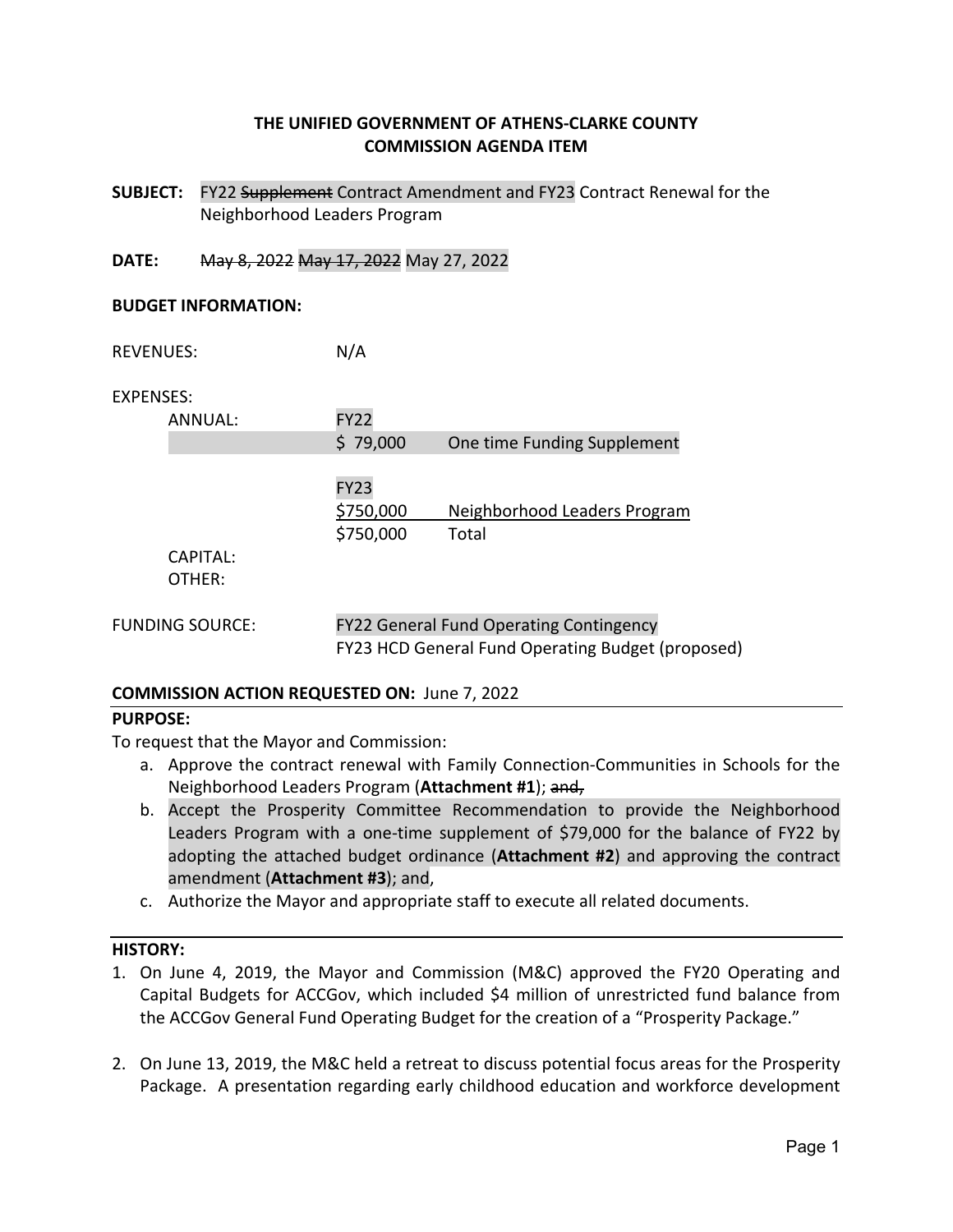opportunities was given. By general consensus, the M&C asked for further concept development.

- 3. On August 22, 2019, the M&C held a follow up meeting to the June retreat and received follow up information regarding the June concept. By general consensus, the M&C did not want to pursue the concept any further.
- 4. On September 19, 2019, the M&C held a second retreat to discuss the Prosperity Package. By general consensus, the M&C directed staff to develop a job description for a grant coordinator, develop a draft scope for a Neighborhood Leaders Program, as well as identified additional topic areas for further discussion.
- 5. On October 8, 2019, at their regularly scheduled work session regarding the Prosperity Package, the M&C reviewed the proposed job description for the grant coordinator positions, a draft scope for a Neighborhood Leaders Program, and discussed other potential areas of focus for the Prosperity Package. The M&C directed that the Neighborhood Leaders Program should progress as quickly as possible to cover the sixteen school empowerment zones. They further directed that a poverty simulation should be organized for the group.
- 6. On December 3, 2019, the M&C approved initial actions for the Prosperity Package, which included an \$800,000 allocation to initiate the Neighborhood Leaders Program. This initial allocation included approximately \$50,000 in start‐up expenses.
- 7. On December 13, 2019, ACCGov executed a contract with Family Connection‐Communities in Schools (FC‐CIS) for the Neighborhood Leaders Program.
- 8. On July 7, 2020, under suspension of rules, the M&C approved the "Resiliency Package" to support COVID-19 response in our community. This action reallocated the undesignated \$3 million allocation from the "Prosperity Package."
- 9. On June 15, 2021, the M&C adopted the FY22 Annual Budget, which included one-time funding of \$750,000 to continue the Neighborhood Leaders Program.
- 10. On October 1, 2021, FC‐CIS received a grant from the Georgia Division of Family and Children Services (DFCS) to expand the Neighborhood Leaders Program with an emphasis on increasing SNAP and WIC benefit utilization in Athens‐Clarke County.
- 11. On April 29, 2022, the Mayor released the FY23 Mayor Recommended Budget, which proposed to provide a \$750,000 allocation to sustain the Neighborhood Leaders Program on an annual basis.
- 12. On May 16, 2022, the Prosperity Committee met to discuss the proposed Neighborhood Leaders Program contract for FY23 and review program expense trends for FY22.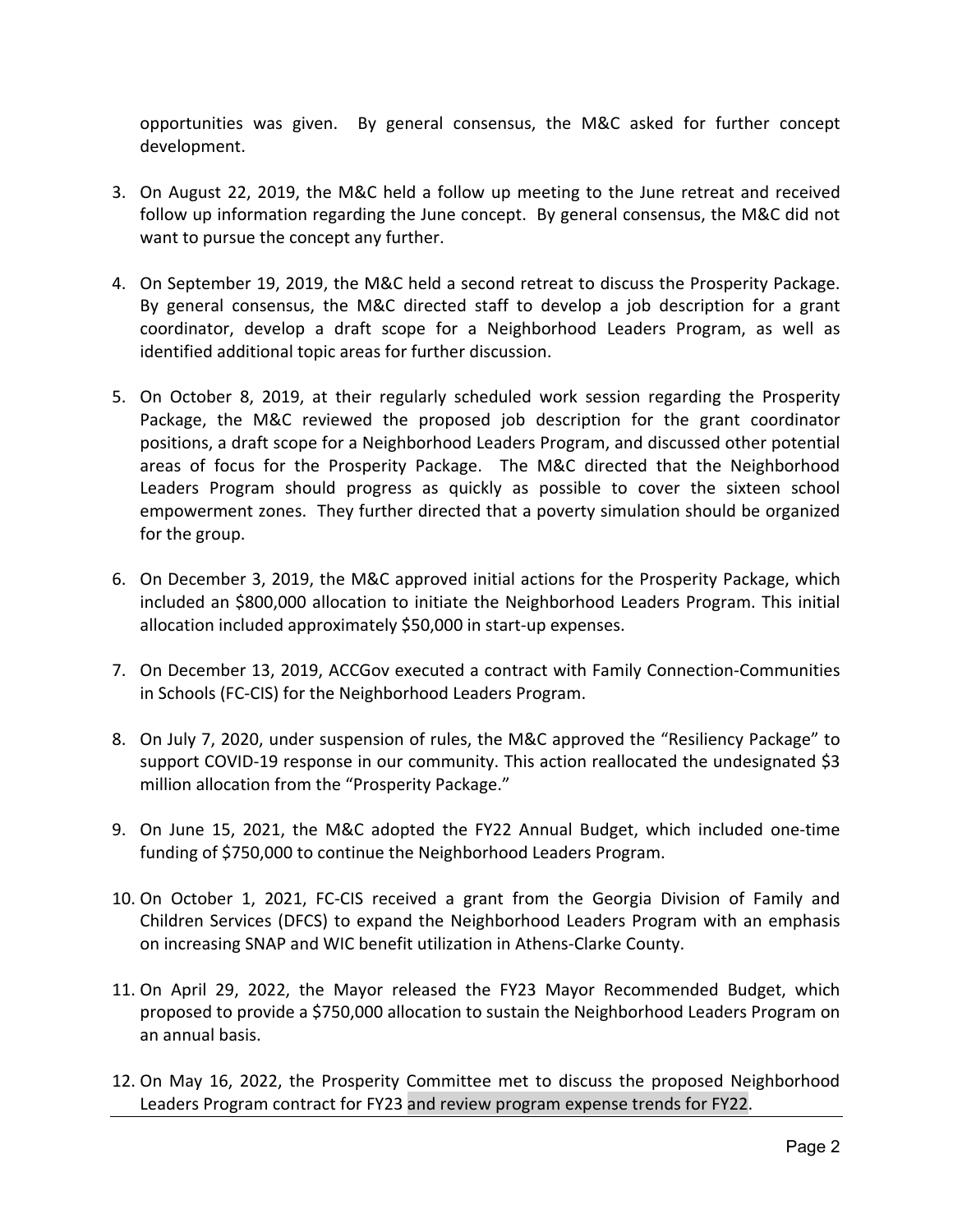### **FACTS & ISSUES:**

- 1. The Neighborhood Leaders Program hires sixteen individuals serving each of the sixteen elementary school attendance zones to help residents access services and resources (education, employment opportunities, early care & learning, SNAP and WIC access, physical and behavioral health services, civic engagement, and other).
- 2. Neighborhood Leaders also engage residents in community-building: providing input into community planning and their needs and aspirations (including family and neighborhood), responding to the Census, registering to vote, voting, engaging in neighborhood and other community organizations, and related civic activities.
- 3. The draft contract approved with FC‐CIS for the Neighborhood Leaders Program included language that would permit the contract to renew annually, on January  $1<sup>st</sup>$ , so long as work was satisfactory and funding was available. However, the final executed contract did not include this clause. As a result, the Neighborhood Leaders Program has been operating on a month‐to‐month basis since January 1, 2021.
- 4. The proposed contract (**Attachment #1**) includes a number of updates that will improve the program. These include:
	- a) Syncing the contract with the ACCGov fiscal year instead of the calendar year;
	- b) Establishing the contract as a one year contract renewable for up to four additional one year terms;
	- c) Converting the contract to monthly draw payments instead of pre‐imbursements so program funding is steady so long as expenses and work meet the minimum commitments;
	- d) Incorporating a performance matrix to update and improve monthly reporting; and,
	- e) Including language that permits the Manager to increase or decrease the annual scope of work to match any change in funding from the M&C, so long as the M&C is notified via a Notice of Proposed Administrative Action prior to implementation.
- 5. The Prosperity Committee has recommended this contract be advanced to the M&C for consideration. Specifically, as it is proposed in the contract, the annual renewal process will be as follows: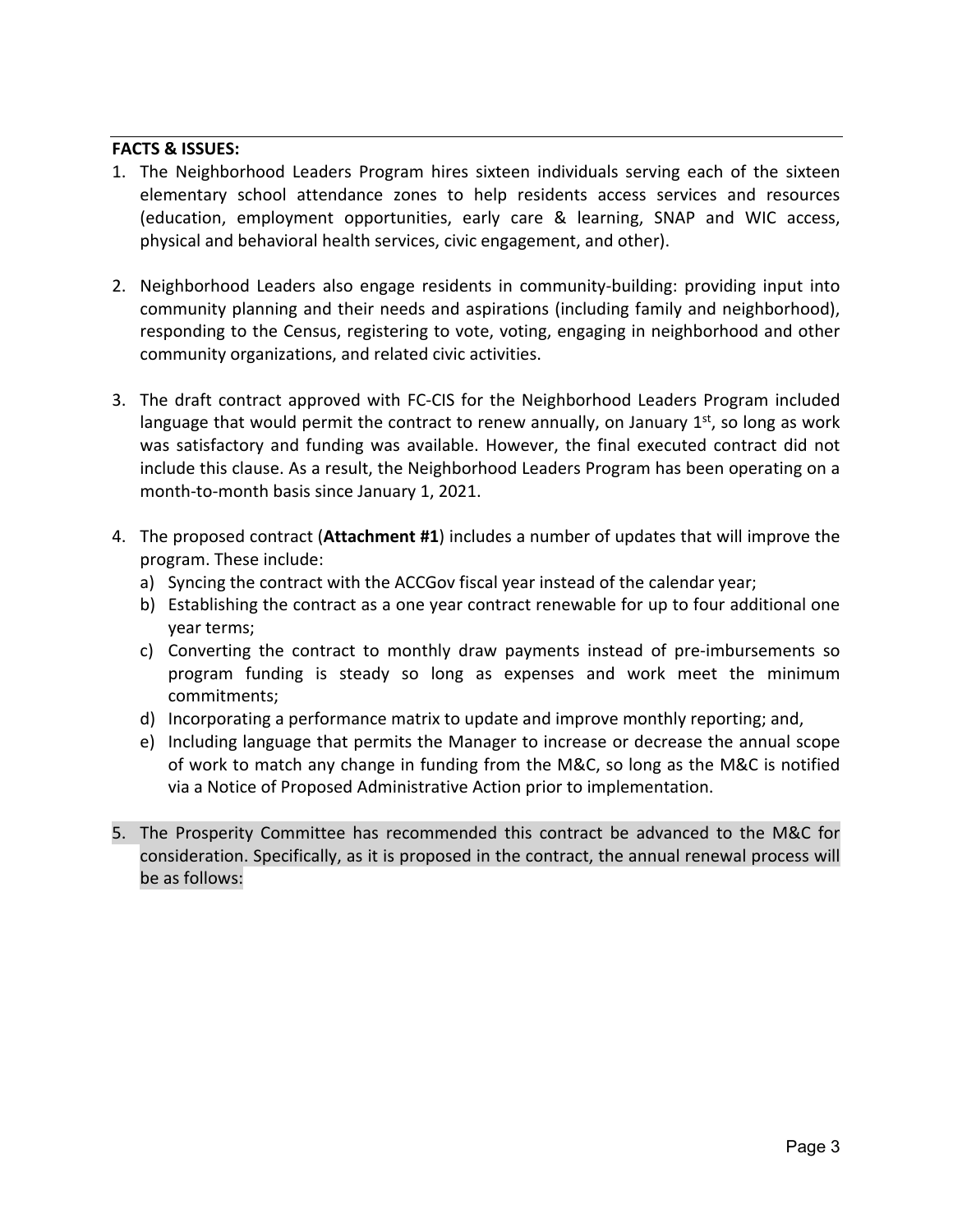

- 6. FC‐CIS has received a grant from DFCS to enhance SNAP and WIC outreach in the community. To address this, FC‐CIS added two additional Neighborhood Leaders and increased the salaries of all Neighborhood Leaders. Since the implementation of these changes in October of 2021, the Neighborhood Leaders Program has generated \$1,380,000 in SNAP/WIC enrolment in Athens‐Clarke County.
- 7. Even with the DFCS supplemental grant, FC-CIS reports that the Neighborhood Leaders Program costs more to operate than ACCGov provides in annual funding. This results in FC‐ CIS having to raise outside funding to sustain the program. If no changes are implemented in FY23, the overall program will have the following fiscal position:

|  | \$750,000 Contribution from ACCGov                                         |
|--|----------------------------------------------------------------------------|
|  | \$192,813 DFCS SNAP/WIC Grant                                              |
|  | \$156,010 Total Required from Fund Raising or Program Reductions           |
|  | \$1,098,823 Annual Operating Expenses for the Neighborhood Leaders Program |

- 8. Because of this budget deficit, the program is on track to encounter financial hardship for the remainder of FY22. The Prosperity Committee has recommended an additional \$79,000 be added to the Neighborhood Leaders program to address this shortfall.
- 9. The Prosperity Committee has also requested that FC‐CIS work with HCD to share with the M&C budget summaries for differing funding levels. Once received, the Manager's Office will share these documents with the M&C so they can be considered while the budget is being finalized. Should the M&C increase program funding, the Manager's Office will use the flexibility of this contract to make minor modifications to the final scope of work.
- 10. Approval for a contract renewal is required at the June 7, 2022 M&C Voting Meeting so the program can be operating with a contract by the start of the FY23 fiscal year on July 1. Should the M&C eliminate proposed funding from the Mayor Recommended Budget, staff will not execute the contract. Should the M&C decrease or increase funding for the Neighborhood Leaders Program in the FY23 – FY27 budgets, staff will work with FC‐CIS and the Prosperity Committee to modify the program scope.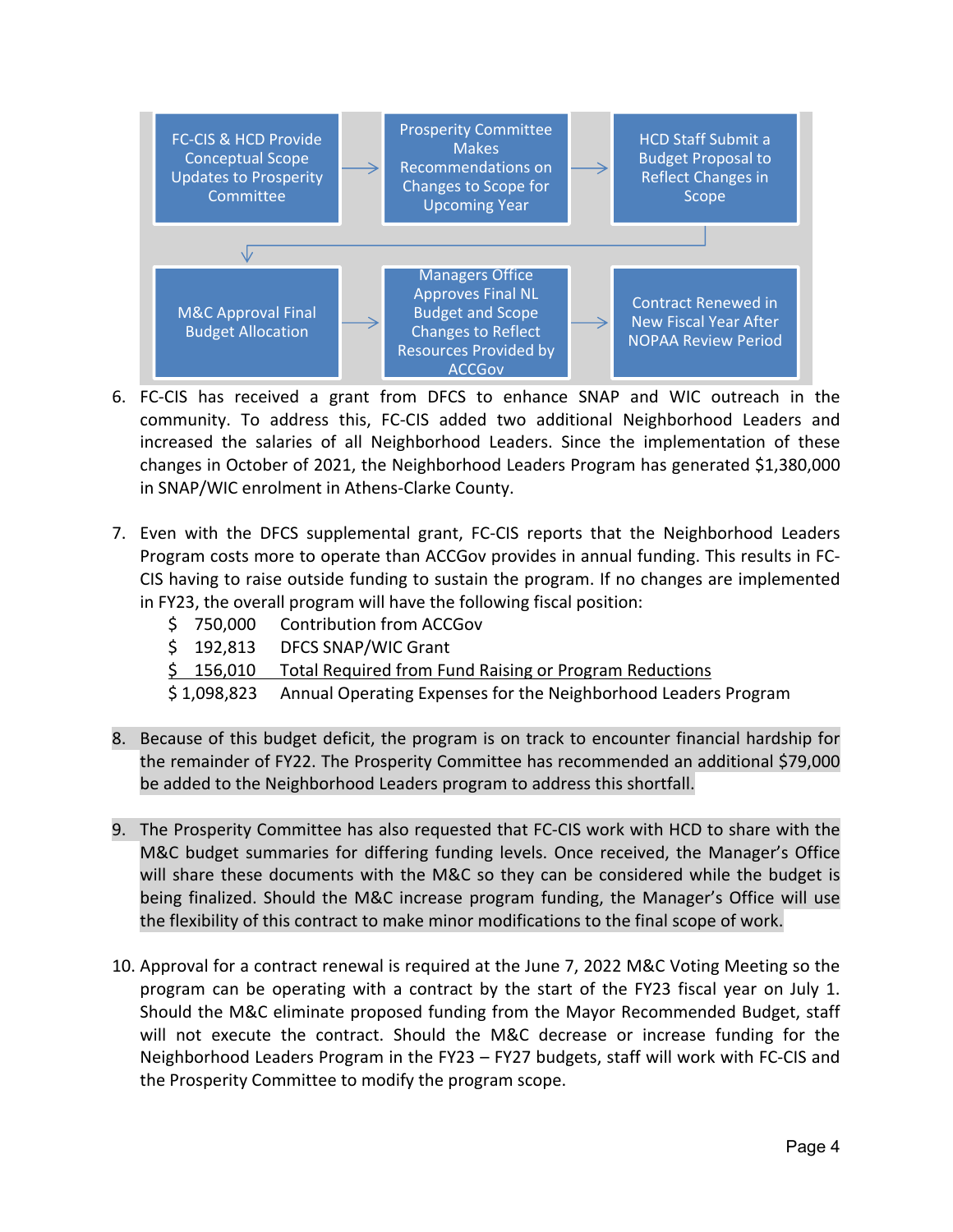- 11. This recommendation is consistent with the following Organizational Strategic Plan Strategies, Goals, and Initiatives
	- Initiative 1-E-1: Target health and nutrition education programming to priority populations.
	- Initiative 1-E-2: Increase SNAP & WIC utilization.
	- Initiative 1-F-2: Extend ACCGov's reach into the community.
	- Initiative 2-B-2: Amplify partnership with Neighborhood Leaders.
	- Initiative 2-C-2: Partner directly with and listen to residents at the neighborhood level.

#### **OPTIONS:**

- 1. To request that the Mayor and Commission:
	- a. Approve the contract renewal with Family Connection‐Communities in Schools for the Neighborhood Leaders Program (**Attachment #1**); and,
	- b. Accept the Prosperity Committee Recommendation to provide the Neighborhood Leaders Program with a one-time supplement of \$79,000 for the balance of FY22 by adopting the attached budget ordinance (**Attachment #2**) and approving the contract amendment (**Attachment #3**); and,
	- c. Authorize the Mayor and appropriate staff to execute all related documents.
- 2. Mayor and Commission deny the contract renewal for the Neighborhood Leaders Program.
- 3. Mayor and Commission defined option.

#### **DEPARTMENT RECOMMENDED ACTION:** Option 1 a & b a, b & c

**DEPARTMENT:** Housing & Community Development Prepared by: Andrew Saunders

5/8/2022

Date

Andrew Saunders Interim Director of Housing & Community Development

**ADMINISTRATIVE COMMENTS:** 

**ADMINISTRATIVE RECOMMENDATION:** Option 1 a & b a, b & c

Sui M. Will

Manager Date

May 13, 2022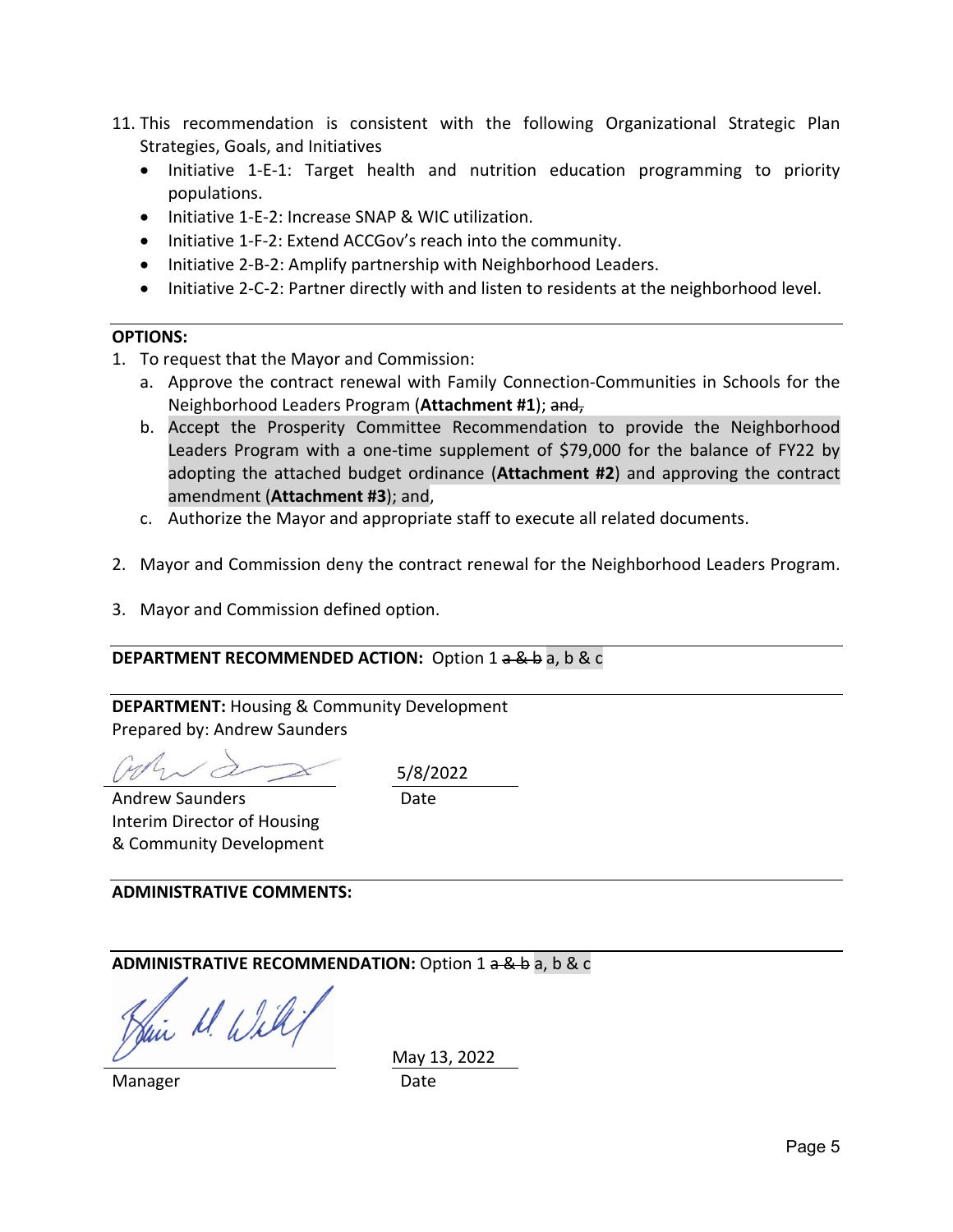**ATTACHMENTS:** 

Attachment #1 – Contract Renewal for the Neighborhood Leaders Program Attachment #2 – Budget Ordinance to Transfer \$79,000 from General Fund Contingency Attachment #3 – 1st Amendment to FY22 FC‐CIS Neighborhood Leaders Program Contract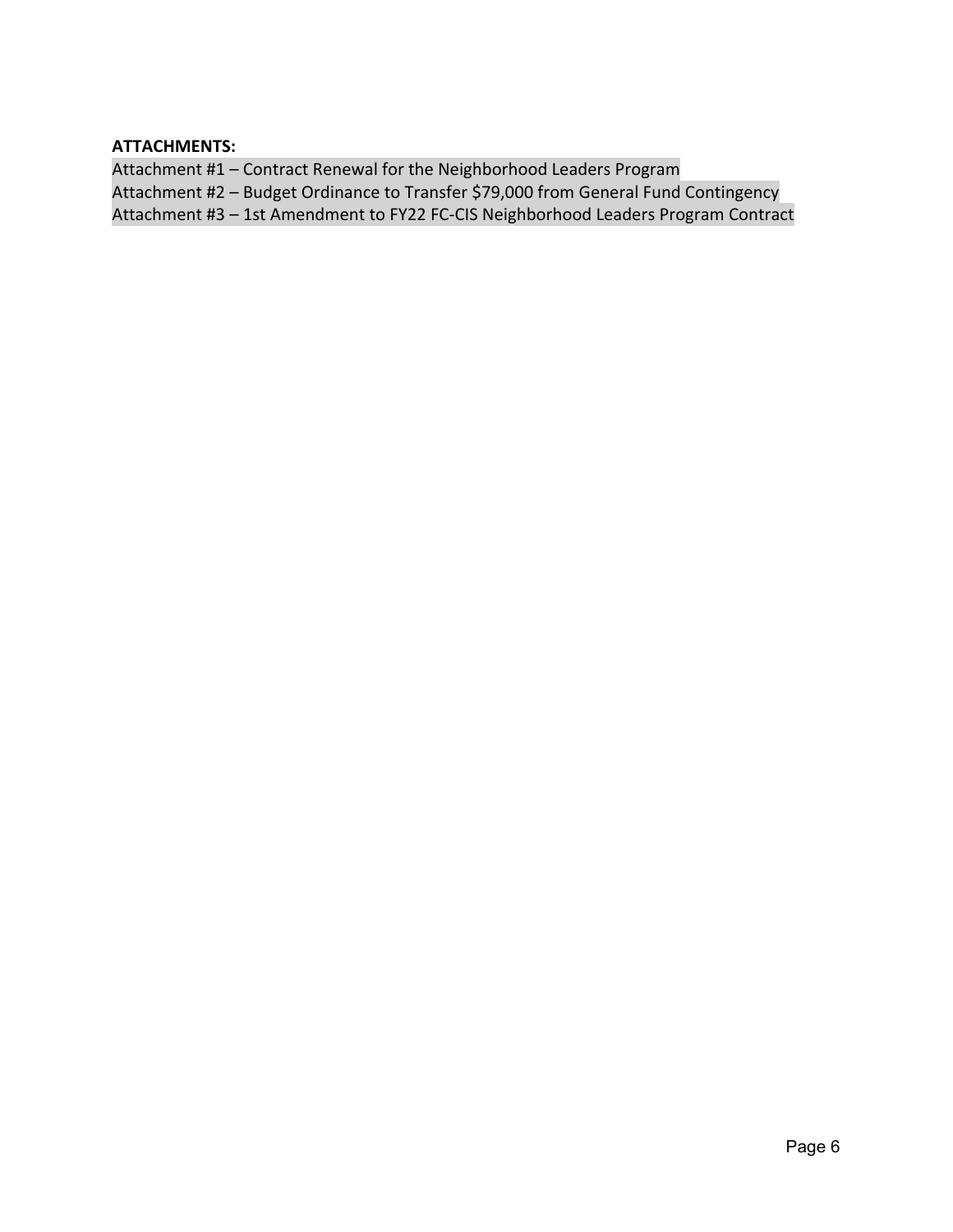### **AGREEMENT WITH FAMILY CONNECTION-COMMUNITIES IN SCHOOLS OF ATHENS, INC. FOR NEIGHBORHOOD LEADERS PROGRAM**

THIS AGREEMENT made and entered into this \_\_\_\_\_ day of July, 2022, by and between FAMILY CONNECTION-COMMUNITIES IN SCHOOLS OF ATHENS, INC., a nonprofit organization created and existing under the laws of the State of Georgia, hereinafter referred to as "FC-CIS," and the UNIFIED GOVERNMENT OF ATHENS-CLARKE COUNTY, GEORGIA, a political subdivision of the State of Georgia, hereinafter referred to as "ACCGov."

#### **WITNESSETH:**

**WHEREAS,** on June 4, 2019, the Mayor and Commission of ACCGov, hereinafter referred to as "Mayor and Commission," approved the FY20 Operating and Capital Budgets for ACCGov, which included \$4 million of General Fund Balance for the creation of a "Prosperity Package";

**WHEREAS,** FC-CIS is a non-profit organization that is equipped to partner with the ACCGov to enable ACCGov to provide services to the citizens of Athens-Clarke County related to utilizing Neighborhood Leaders to support community engagement and navigation for ACCGov's desire to address poverty, social disparity, and wealth inequality; and

**WHEREAS,** on June 25, 2020, the Mayor and Commission approved the FY21 Operating and Capital Budgets for ACCGov, which included \$750,000 of the General Fund Balance for the continuation of the neighborhood leaders program; and

**WHEREAS**, on July 7, 2020, the Mayor and Commission approved the transfer of \$3 million from the "Prosperity Package" to the "Resiliency Package" for the purpose of providing emergency assistance to those affected by the COVID-19 Pandemic; and

**WHEREAS,** on June 15, 2021, the Mayor and Commission approved the FY22 Operating and Capital Budgets for ACCGov, which included \$750,000 of the General Fund Balance for the continuation of the neighborhood leaders program; and

**WHEREAS,** ACCGov desires to utilize General Fund Operating and Capital Budgets for the purposes of renewing an agreement with FC-CIS to enable ACCGov to offer to its area citizens all of the advantages of the utilization of the neighborhood leaders program as described herein; and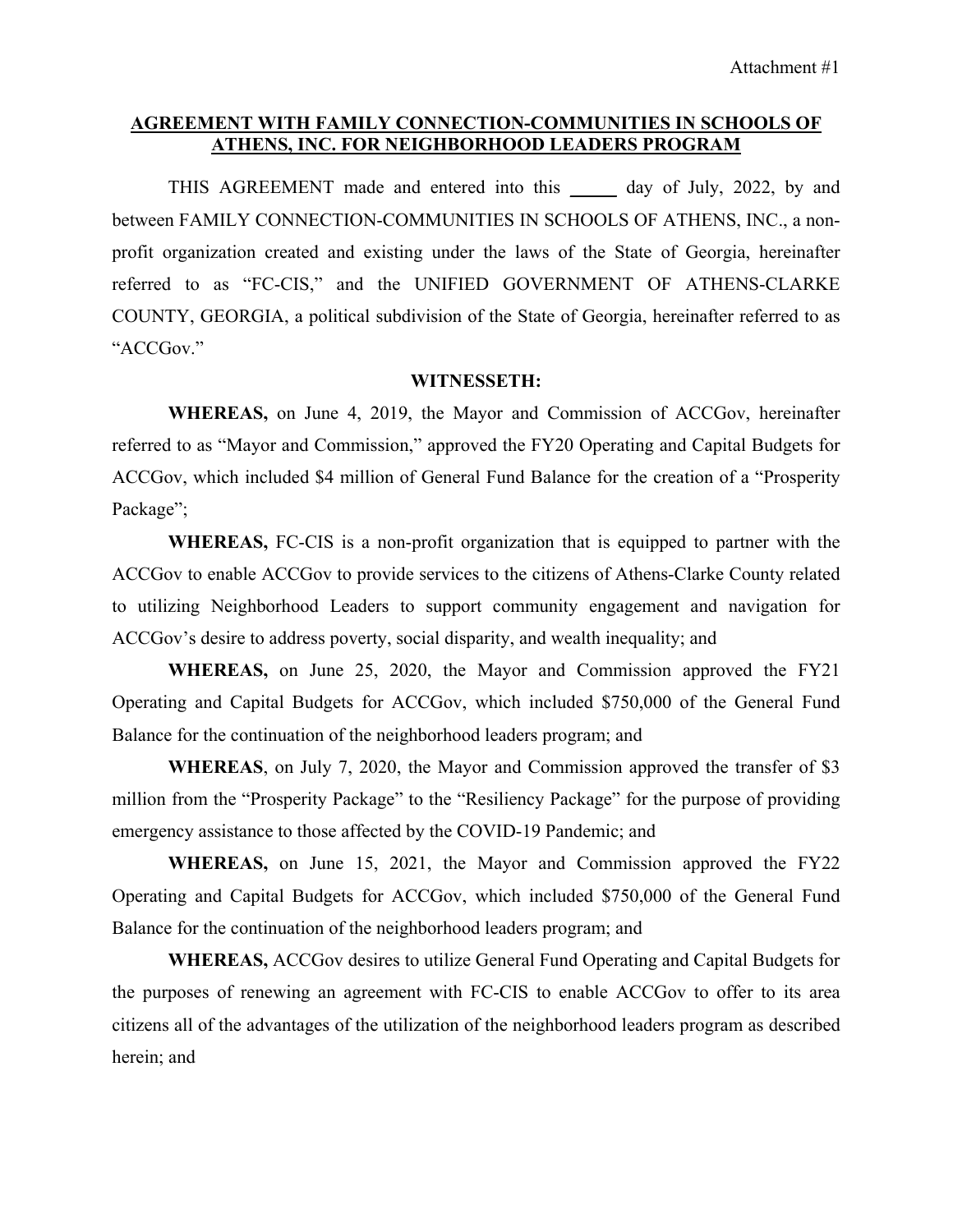**WHEREAS,** ACCGov and FC-CIS deem it desirable to enter into a written agreement related to the neighborhood leaders program setting forth the respective privileges, obligations, and duties of the parties hereto; defining the services and privileges granted; and detailing the terms and conditions and considerations on which they are granted;

**NOW, THEREFORE**, ACCGov and FC-CIS, agree to be mutually bound by the terms and conditions of this Agreement, and for other good and valuable consideration, the receipt and sufficiency of which is hereby acknowledged, do hereby agree as follows:

#### **1) General Scope**

- a) Utilizing funds provided by ACCGov, FC-CIS will hire a Neighborhood Leaders Project Director and the identified number of Neighborhood Leaders as described in Exhibit "A" Scope of Services (identified to be 16 Neighborhood Leaders as of the date of execution of this Contract), attached hereto and incorporated herein by reference.
- b) FC-CIS may at its own initiative use the ACCGov funding for the Neighborhood Leaders Program as a match to secure grants and donations to expand or enhance the program. ACCGov and FC-CIS agree and acknowledge that funds provided pursuant to this agreement are *not* authorized to pay for Neighborhood Leaders that are fully-funded by non-ACCGov sources. In no case, shall FC-CIS duplicate funding sources in a manner where a salary, service, purchase, or other expense is provided with overlapping funding from two or more sources; for example, the salary of the Project Director cannot be paid at 100% by a non-ACCGov source while also being credited as an eligible expense for funding from ACCGov, however the Project Director can be funded 50% from each source. FC-CIS agrees that there shall be no comingling of funding provided by non-ACCGov sources and ACCGov, and that separate records shall be kept for each funding source. The monthly expense reports for ACCGov funding shall only reflect eligible expenses as identified in Exhibit "A" Scope of Services and Exhibit "B" Project Budget. The terms of this Agreement shall control to the extent that any terms in Exhibit "A" may be inconsistent with the express provisions of this Agreement.
- c) FC-CIS Neighborhood Leaders will provide resource and referral services in each of the sixteen geographic areas defined as elementary school attendance zones. These services will include information sharing and outreach and case management support.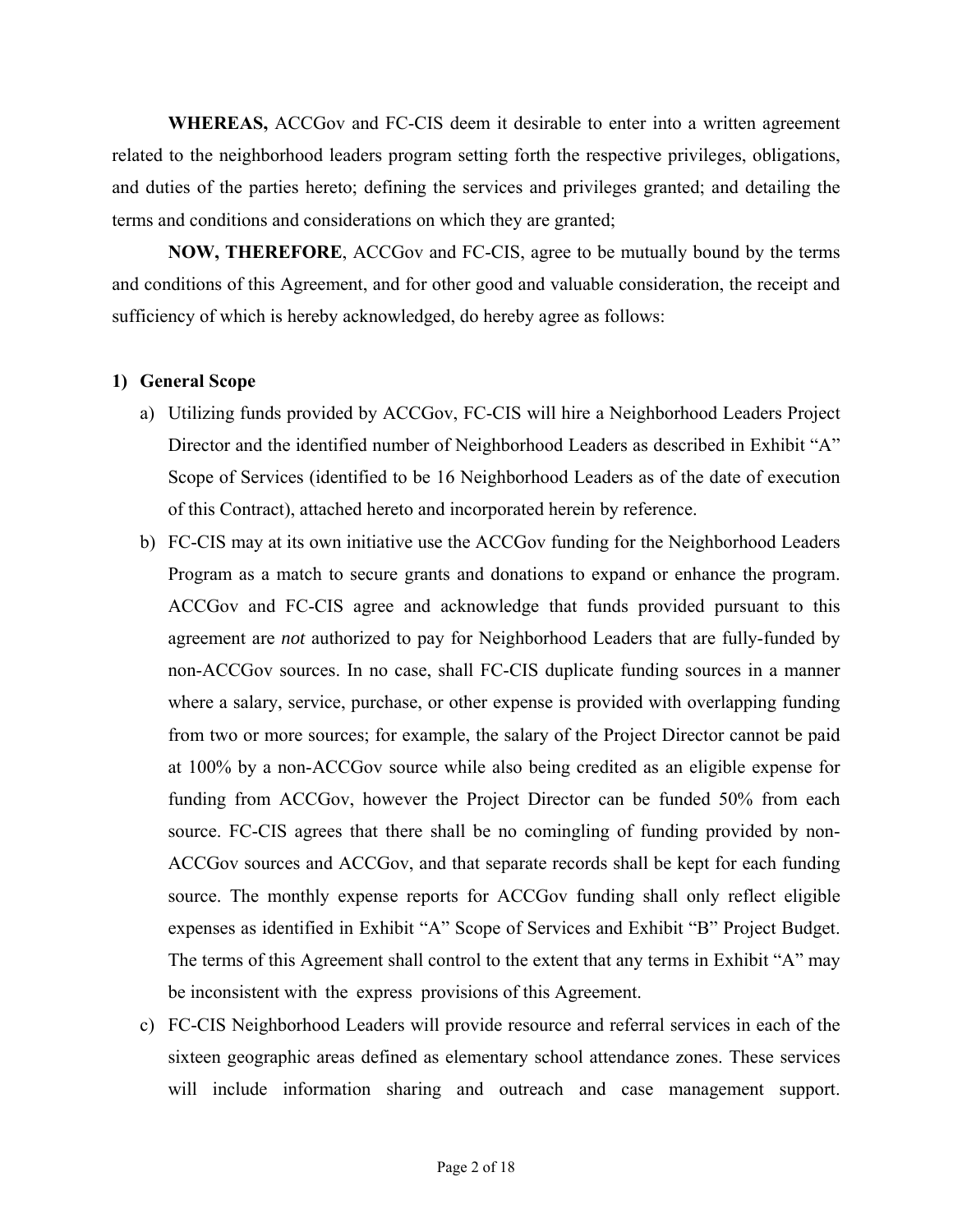Neighborhood Leaders will also support civic engagement, including but not limited to, voter registration and education, voting, and providing input into public processes. Neighborhood Leaders will document services utilizing a data management system for purposes of case management and reporting.

- d) FC-CIS will provide to the Mayor and Commission data and recommendations for consideration related to policy and will follow up as directed by the Manager.
- e) FC-CIS shall determine the method, details, and means of performing the services described in this Agreement. FC-CIS shall be responsible for supplying its own office space, if any. FC-CIS shall be responsible for its own office support staff, if any. Any and all personnel hired by FC-CIS, as employees, consultants, agents or otherwise (collectively, "Staff") shall be the responsibility of FC-CIS.

## **2) Contracting**

- a) Nothing in this Agreement shall be construed to create an employer-employee relationship between the Parties. This Agreement shall not render ACCGov an employer, partner, agent of, or a joint venturer with FC-CIS for any purpose. None of the parties shall, at any time, represent that it is the authorized agent or representative of the other. FC-CIS' relationship to ACCGov in the performance of services pursuant to this Agreement is that of an independent contractor. FC-CIS shall have no claim against  $ACCGov$  for vacation pay, sick leave, retirement, social security, workers' compensation, health or disability benefits, unemployment insurance benefits, or employee benefits of any kind whatsoever.
- b) The consideration set forth in this Agreement shall be the sole payment for services rendered. FC-CIS shall be responsible for withholding, accruing and paying all income, social security, and other taxes and amounts required by law for the consideration to be paid by ACCGov hereunder, and all payments to Staff, if any. FC-CIS shall also be responsible for all statutory insurance and other benefits required by law for FC-CIS and Staff and all other benefits promised to Staff by FC-CIS, if any. FC-CIS shall provide ACCGov with a completed W-9 form.
- c) FC-CIS represents and warrants that it has the right and authority to enter into this Agreement and that this Agreement does not violate the terms of any agreement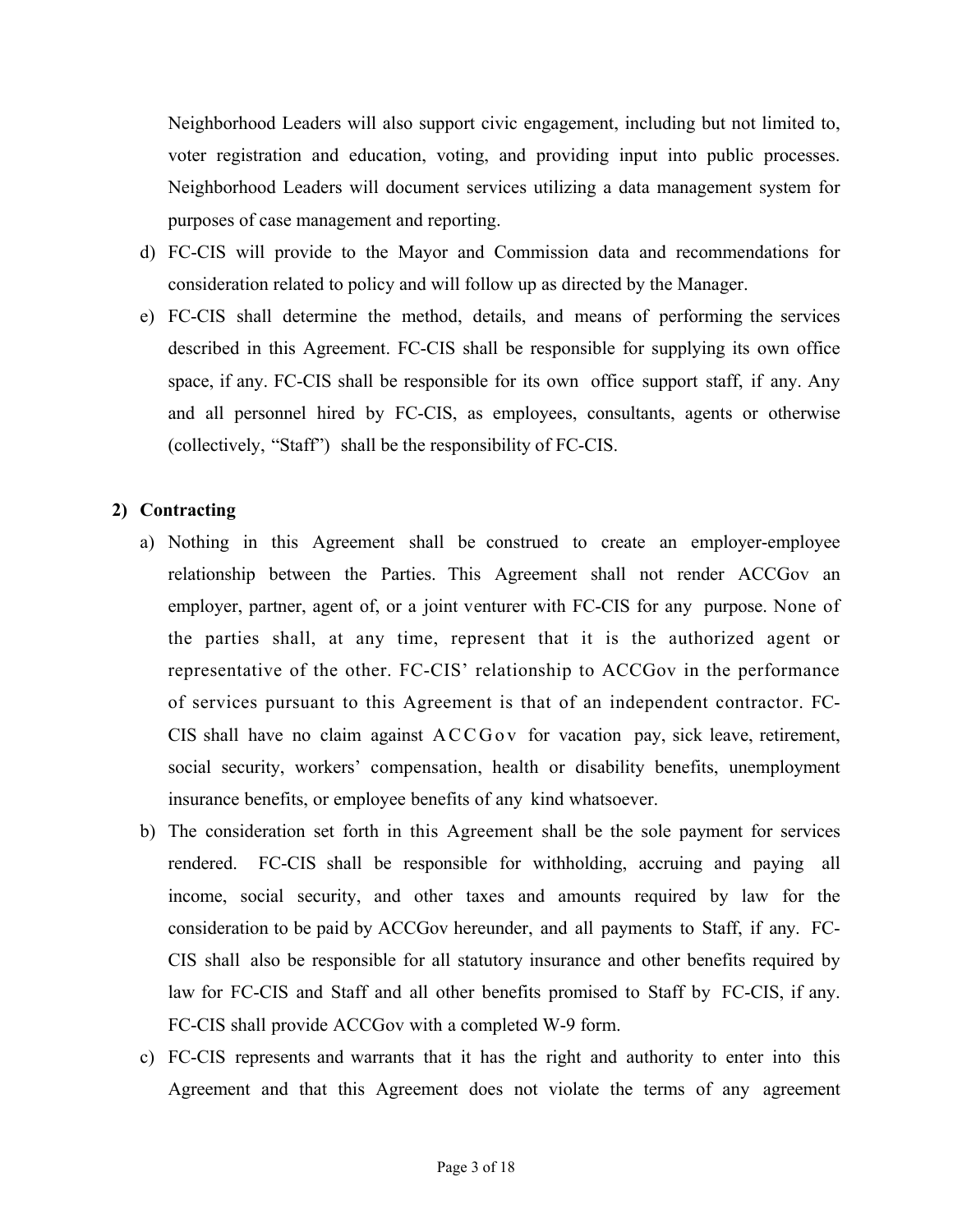between FC-CIS and any third party. Further, FC-CIS represents and warrants that it possesses the required expertise to render the services required by this Agreement. FC-CIS shall perform all services in a competent fashion in accordance with the applicable standards of the profession. FC-CIS shall make no representations, warranties, or commitments binding ACCGov without ACCGov's prior written consent.

d) FC-CIS shall submit to ACCGov monthly reports, with data on presentations, tabling, other outreach, case management caseload, services accessed, outputs, and outcomes no later than the  $10<sup>th</sup>$  business day of the following month.

#### **3) Term and Budget**

- a) This Agreement shall be effective for a term beginning on July 1, 2022, and running through June 30, 2023, unless terminated earlier in accordance with this Agreement.
- b) This Agreement shall automatically renew for a period of up to four (4) additional one year periods, unless terminated earlier in accordance with this Agreement.
- c) The total approved budget, detailed in Exhibit "B," shall be paid by ACCGov to FC-CIS in advanced installment payments as outlined in Exhibit "C", Schedule of Advanced Payments. Except for as otherwise detailed in the Service Modification Section below, the total budget amount shall not be exceeded without approval of the Mayor and Commission. No later than the  $10<sup>th</sup>$  day of each month, FC-CIS shall submit to ACCGov's Manager, or his/her designee, monthly financial reports for all expenditures under this Agreement. Any amounts paid by ACCGov for a specified time period and not expended by FC-CIS shall be reimbursed to ACCGov unless ACCGov's Manager, or his/her designee, authorizes said amounts being applied to a subsequent time period. FC-CIS agrees to submit the final expenditure report on this Agreement no later than thirty days following the contract termination date.
- d) ACCGov may reduce or withhold future monthly payments as listed in Exhibit "C" if the cumulative expenses reported by FC-CIS account for less than 80% of the funds already disbursed to the contractor. Any funds reduced or withheld in one monthly period may be eligible for distribution in an upcoming monthly period to account for increased work and/or expenses of the Neighborhood Leaders Program. In no case will unexpended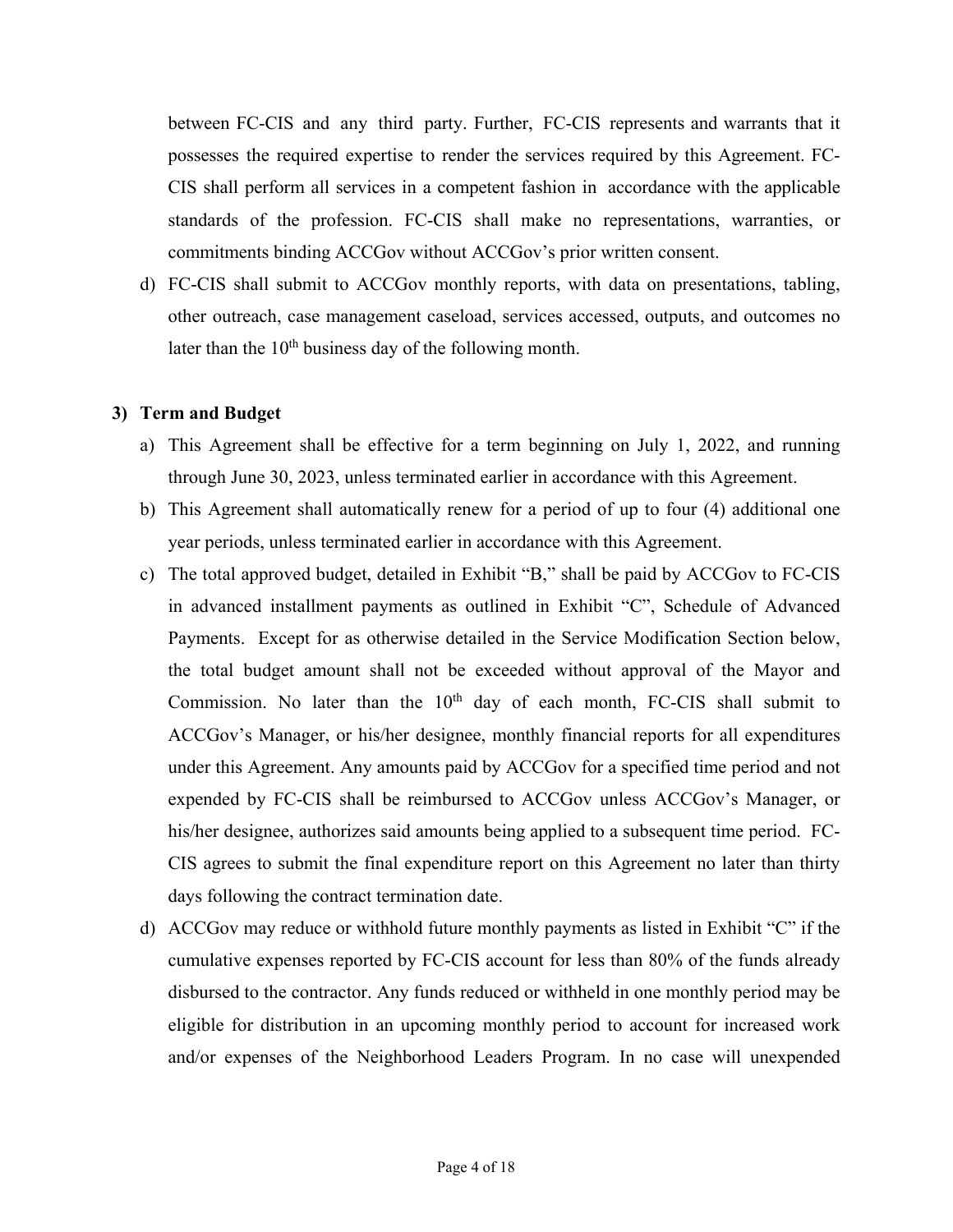funds from one fiscal year (June  $30 -$  July 1) be eligible for use in future fiscal years under this Agreement.

### **4) Legal and Fiscal Compliance**

- a) FC-CIS shall, if applicable, ensure that the agency complies with the Georgia Open Meetings Act, O.C.G.A.  $\S$  50-14-1 through  $\S$  50-14-6, and the Georgia Open Records Act, O.C.G.A. § 50-18-70 through § 50-18-77.
- b) FC-CIS shall have an audit made at least annually by a certified public accountant that shall also prepare and furnish a management letter as an adjunct thereto. Such audit shall be accomplished as soon as practicable after the end of each fiscal year of each agency receiving funds from ACCGov and a copy thereof furnished to the ACCGov Manager along with a copy of the management letter not later than one hundred and twenty days following the end of the fiscal year. For good cause shown to the finance director, time for filing the audit report and management letter with the ACCGov Manager may be extended. ACCGov will cause a review of the audit to be made and will report to the agency involved any findings that it discovers related to the management of public funds entrusted to it. ACCGov reserves the right to suspend further payments in the event an agency fails to properly file a timely and complete audit report and management letter prepared by a certified public accountant.
- c) FC-CIS shall maintain books, records, documents, and other evidence sufficient to reflect properly the amount, receipt, and disposition of all ACCGov funds. This maintenance requirement extends to the books of original entry, source documents supporting accounting transactions, the general ledger, subsidiary ledgers, consultant and contractor payroll records, cancelled checks, and related documents and records. Documentation shall be maintained in such detail that will permit tracing transactions from the invoices to the financial statement, to the accounting records, and to the supporting documentation. It is further agreed that all records relevant to the receipt of ACCGov funds will be preserved for a minimum of three years after acceptance of the agency's annual audit report, and shall be subject at all reasonable times to inspection, examination, monitoring, copying, excerpting, transcribing, and audit by ACCGov, other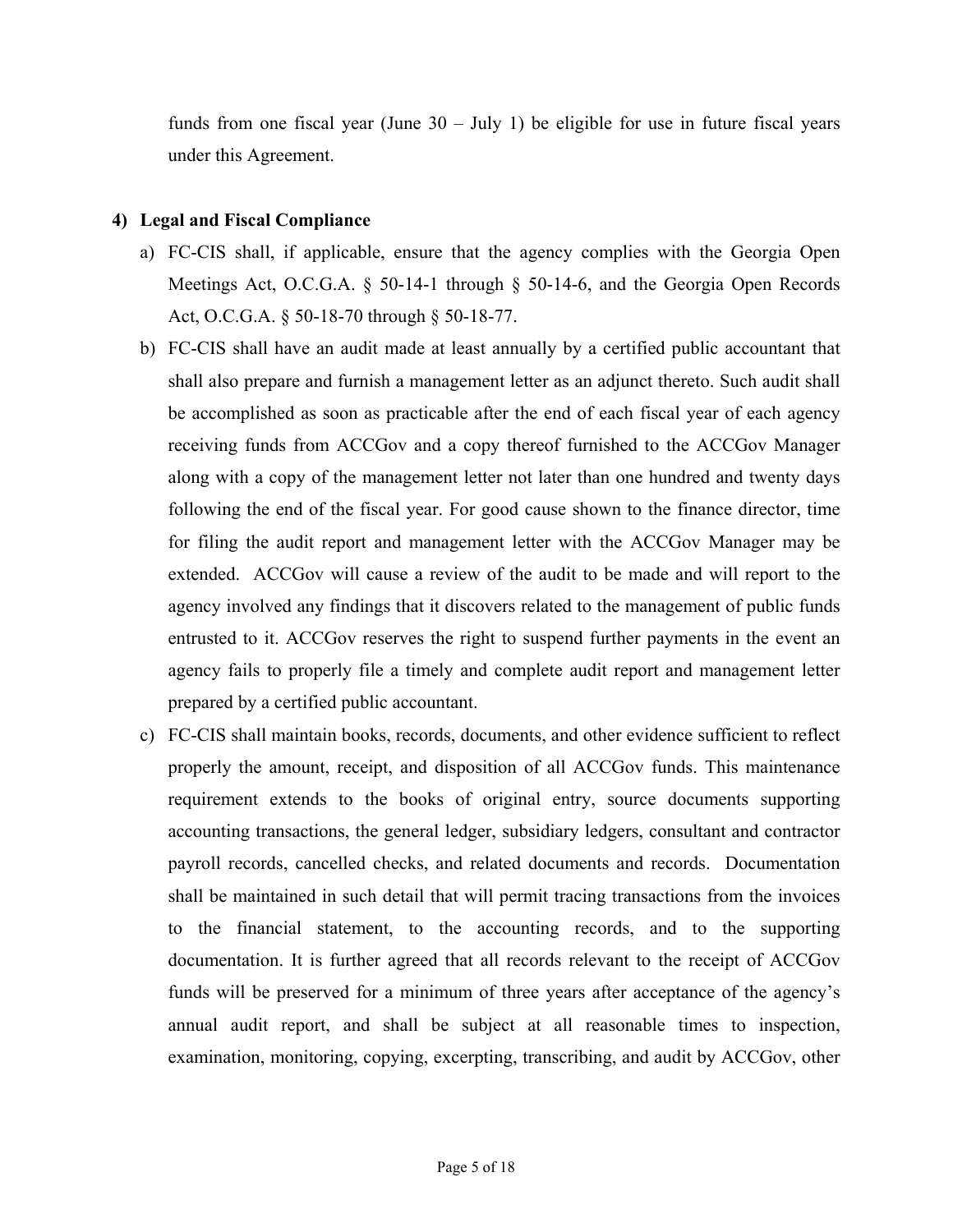independent consultants or auditors under contract to the ACCGov, and/or state or federal government auditors.

# **5) Insurance Requirements**

a) Commercial General Liability Insurance Policy ("CGL").

FC-CIS agrees to procure and maintain a CGL covering bodily and personal injury and property damage. This policy shall name the ACCGov and its officers and employees as additional insured. This policy must be on an occurrence basis and must have separate aggregate limits per project. A company authorized to conduct business in the State of Georgia must issue this policy. Excess liability coverage may be used in combination with the base policy to obtain the limits noted below. The policy must have the following minimum limits:

\$1,000,000.00 per occurrence

\$2,000,000.00 general aggregate.

b) Business Automobile Liability Insurance ("BAP").

FC-CIS agrees to procure and maintain a BAP with liability limits of not less than \$1,000,000.00, covering any owned, non-owned, or hired motor vehicles. Excess liability coverage may be used in combination with the base policy to obtain these limits. This policy shall name ACCGov and its officers and employees as additional insured.

c) Workers' Compensation Insurance.

FC-CIS agrees to procure workers' compensation coverage in accordance with the statutory limits as established by Georgia law.

d) Evidence of Insurance and General Terms.

FC-CIS shall provide ACCGov with certificates of insurance evidencing the insurance required above, and satisfactory to ACCGov, prior to commencing work under this Agreement. Each insurance policy required above shall be issued by a company licensed by the Insurance Commissioner of the State of Georgia to transact the business of insurance in the State of Georgia for the applicable line of insurance and shall be an insurer with a Best Policyholders Rating of "A" or better and with a financial size rating of Class V or larger.

e) Obligation to Verify Insurance.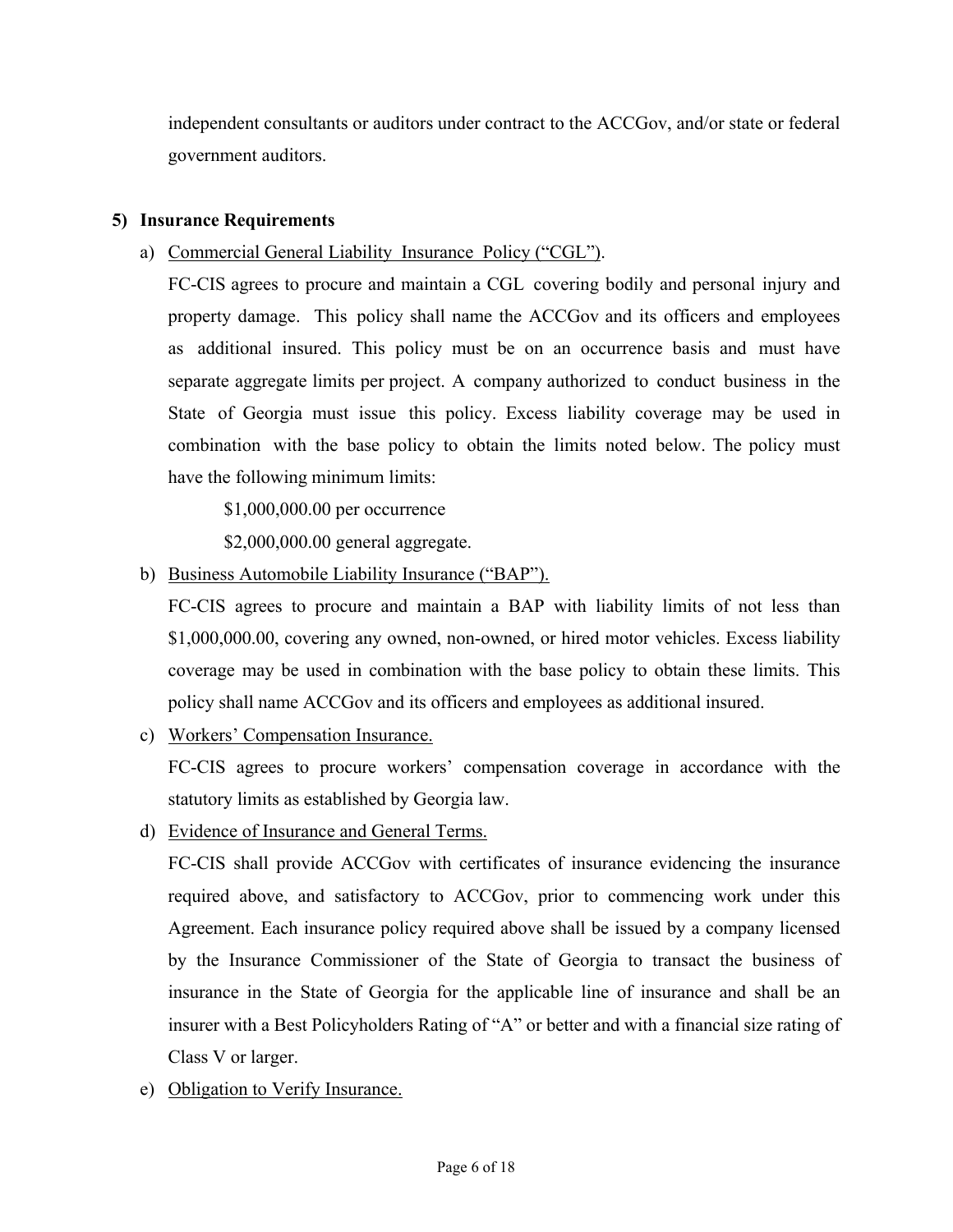ACCGov shall be under no obligation to ensure that FC-CIS, or any subcontractor, complies with the insurance requirements of this Agreement, and FC-CIS agrees to assume all liability arising from its, or its subcontractor's failure, to acquire and/or maintain adequate insurance to cover its operations. FC-CIS further agrees to indemnify and hold harmless ACCGov for any claims arising from FC-CIS's, or any subcontractor's, failure to acquire and/or maintain adequate insurance.

f) Indemnity

FC-CIS hereby waives, releases, relinquishes, discharges, and agrees to indemnify, protect, and hold ACCGov, its officers, elected officials, and employees, (collectively, "Releasees"), harmless from any and all claims, demands, liabilities, losses, costs, or expenses, including attorneys' fees, for any loss or damage and attorneys' fees related thereto caused by, growing out of, or otherwise happening in connection with this Agreement due to any act or omission on the part of FC-CIS, its agents, employees, subcontractors, or others working at the direction or on behalf of FC-CIS. FC-CIS shall not be required to indemnify, protect and hold harmless ACCGov for loss or damage resulting solely from Releasees' negligence. FC-CIS's obligation to indemnify any Releasees shall survive the expiration or termination of this Agreement by either Party for any reason.

#### **6) Modifications and Termination**

a) Either party may terminate this Agreement for convenience effective upon sixty (60) days' written notice of termination to the other party. Either party may in its discretion terminate this Agreement for cause if the other party materially breaches this Agreement by failing in a material way to perform its obligations under this Agreement and thereafter fails to cure such default upon ten (10) days written notice. ACCGov may suspend or terminate this Agreement immediately upon delivery of written notice to FC-CIS if ACCGov loses funding or discovers any credible allegations of illegal conduct on the part of FC-CIS. In the event of termination of this Agreement prior to the end of the term, FC-CIS shall immediately return to ACCGov all property valued at \$100 or more per unit, purchased pursuant to this Agreement and any unexpended portion of the funds received by FC-CIS.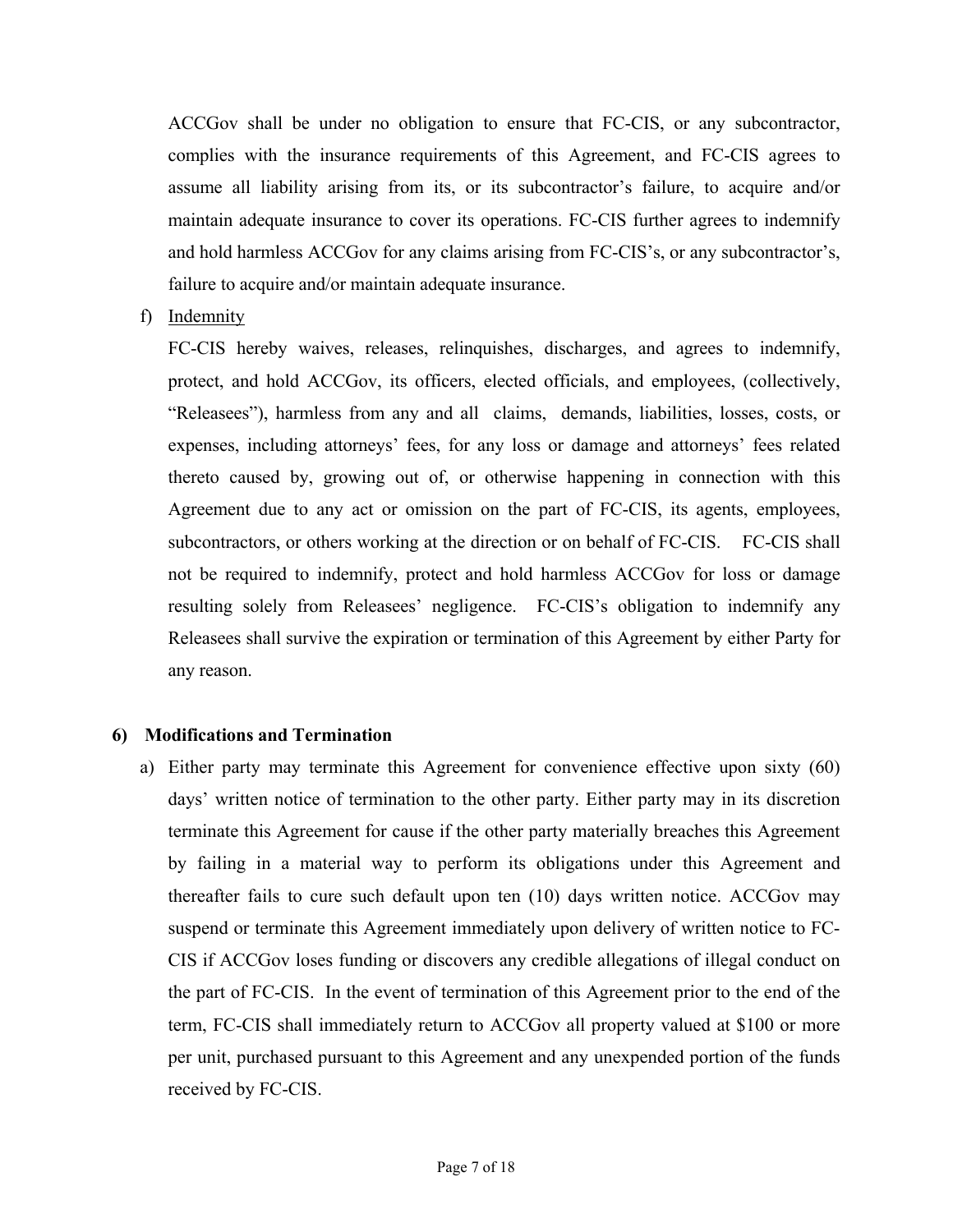- b) Minor Scope Modifications: Over the five year cumulative period of this Agreement, the Mayor and Commission may from time to time increase or decrease funding available for the Neighborhood Leaders Program. If this occurs, the ACCGov Manager may work to amend the Scope of Services (Exhibit A), the Total Budget (Exhibit B), and/or the Payment Installment Schedule (Exhibit C) in a manner that is mutually acceptable to FC-CIS, so long as it does not substantially deviate from the intent and overarching terms of this Agreement. If the ACCGov Manager uses this provision, they will notify the Mayor and Commission of their actions using a Notice of Proposed Administrative Action. The final acceptance of a minor scope modification is formalized when the annual renewal, including an updated Scope of Services, Budget, and/or Payment Installment Schedule, is executed and notarized by both parties.
- c) Except as outlined above, this Agreement may be supplemented, amended, or revised only by written agreement between the parties executed with the same level of formality as this Agreement.

### **7) Other Items**

- a) The parties will not incur any liability to each other or to any other party on account of any loss or damage resulting from any delay or failure to perform all or any part of this Agreement to the extent such delay or failure is caused, in whole or in part, by events, occurrences, or causes beyond the control, and without the negligence of, the parties. Such events, occurrences, or causes include, without limitation, acts of God, strikes or lockout; acts of public enemies; insurrections; riots; epidemics; lightening; earthquakes; fire; storms; flood; washouts; droughts; arrests; restraint or government and people; civil disturbances; and explosions, and acts of war.
- b) This Agreement shall be governed by and construed in accordance with the laws of the State of Georgia, irrespective of conflicts of law principles. The proper venue for any dispute arising from this Agreement or its subject matter shall be in the Superior Court of Athens-Clarke County, Georgia, or if federal jurisdiction is applicable, in the U.S. District Court for the Middle District of Georgia, Athens Division.
- c) Any information or notice required to be given in writing under this Agreement may be served either by (a) hand delivery, which shall be evidenced by a signed receipt; (b)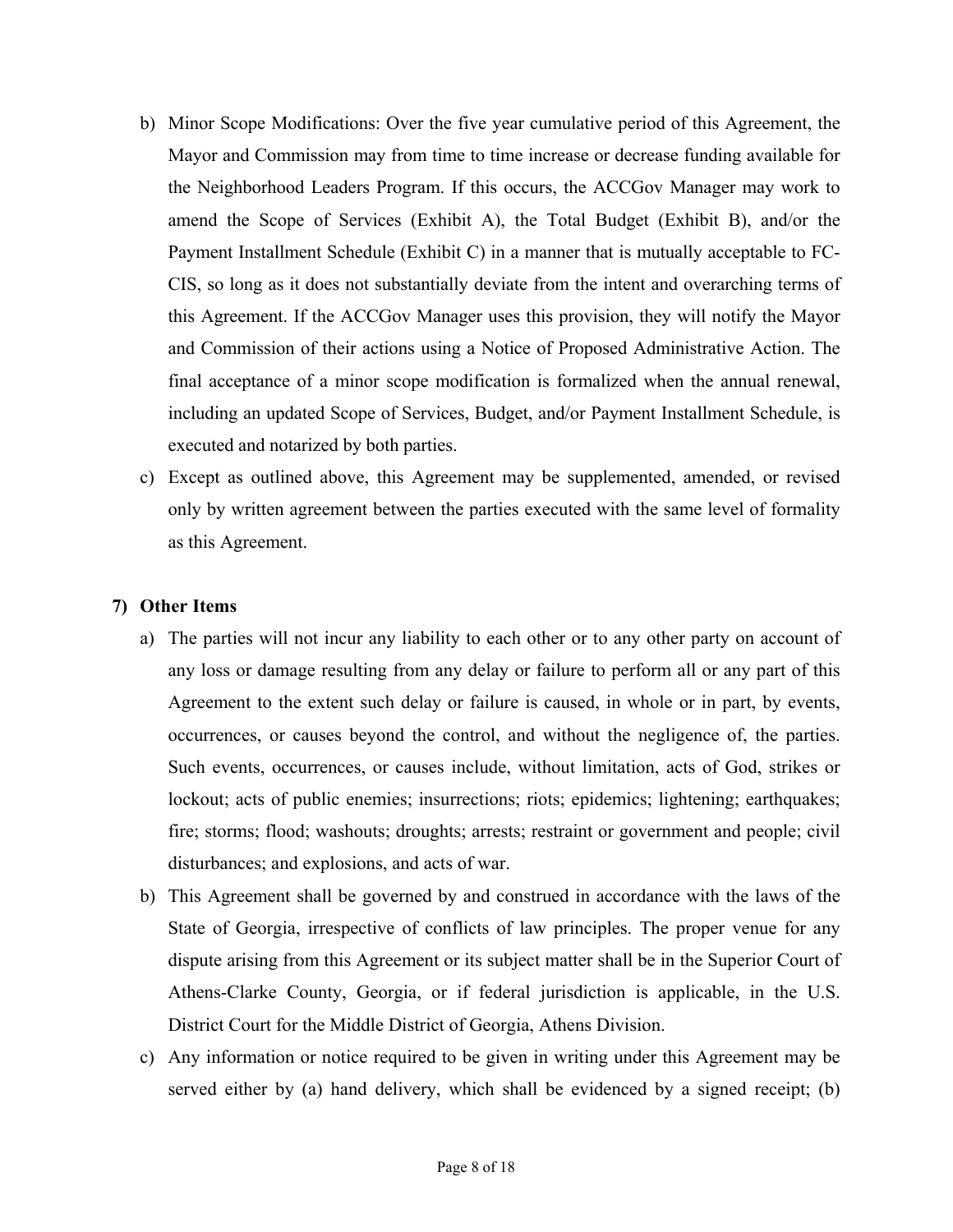delivering same in person to such party through a nationally recognized overnight courier service; or (c) certified United States mail, postage prepaid, return receipt requested. Notice given in accordance herewith shall be effective upon receipt at the address of the addressee. For purposes of notice, the addresses of the parties shall be as follows:

If to ACCGov, to:

Office of the Manager Athens-Clarke County City Hall 301 College Avenue, Suite 303 Athens, Georgia 30601

If to FC-CIS, to:

440 Dearing Ext. H.T. Edwards Building 2 Athens, GA 30606

d) This Agreement in no way precludes, prevents, or restricts FC-CIS from obtaining and working under an additional contractual arrangement(s) with other parties, assuming that the contractual work in no way impedes FC-CIS's ability to perform the services required under this Agreement. FC-CIS warrants that at the time of entering into this Agreement, it has no interest in nor shall it acquire any interest, direct or indirect, in any contract, which will impede its ability to perform the services under this Agreement. FC-CIS further agrees that there is no financial interest involved on the part of any officers, Board of County Commissioners, or employees of ACCGov or on the part of any FC-CIS employees, officers, or agents involved in the development of the specifications or the negotiation of this Agreement. FC-CIS affirms that it has no knowledge of any situation that would be a conflict of interest. It is understood that a conflict of interest occurs when an employee, or someone in his or her immediate family, will gain financially or receive personal favors as a result of the signing or implementation of this Agreement. FC-CIS shall report the discovery of any conflict or potential conflict of interest to ACCGov within forty-eight hours of becoming aware of such conflict or potential conflict. Should a conflict of interest be discovered during the term of this Agreement, ACCGov may exercise any right under this Agreement including requiring repayment of funds and termination of the Agreement. FC-CIS shall maintain a written code or standards of conduct that shall govern the performance of its officers, employees, and/or agents engaged in the management and execution of this Agreement. No employee, officer, or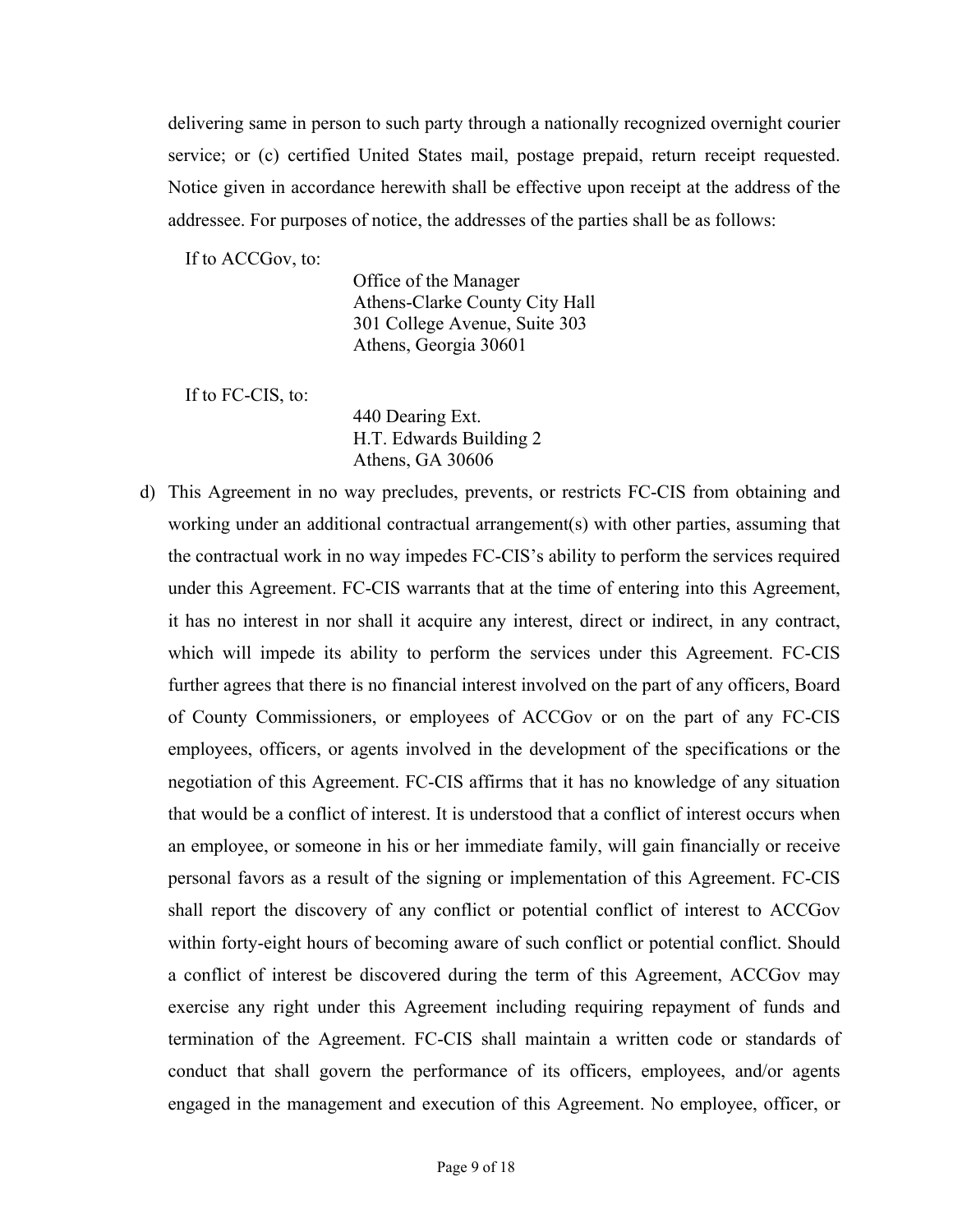agent of FC-CIS shall participate in the management or implementation of this Agreement if a conflict of interest, real or apparent, would be involved.

- e) The parties expressly agree that this Agreement shall not be assigned by FC-CIS without the prior written approval of ACCGov. FC-CIS may not subcontract any of the services agreed to in this Agreement without the express written consent of ACCGov. All subcontracts are subject to the same terms, conditions, and covenants contained within this Agreement. FC-CIS is responsible for making direct payment to all subcontractors for any and all services provided by such contractor.
- f) If any term or provision of this Agreement or the application thereof to any person or circumstance shall, to any extent be held invalid or unenforceable, the remainder of this Agreement or the application of such term or provision to persons or circumstances other than those as to which it is held invalid or unenforceable, shall not be affected thereby and each term and provision of this Agreement shall be valid and enforced to the fullest extent permitted by law.
- g) This Agreement sets forth the entire agreement of the parties with respect to the subject matter of this Agreement and supersedes and replaces all previous and contemporaneous communications, representations, negotiations, discussions, agreements, or understandings, whether oral or written, between them with respect to the subject matter of this Agreement.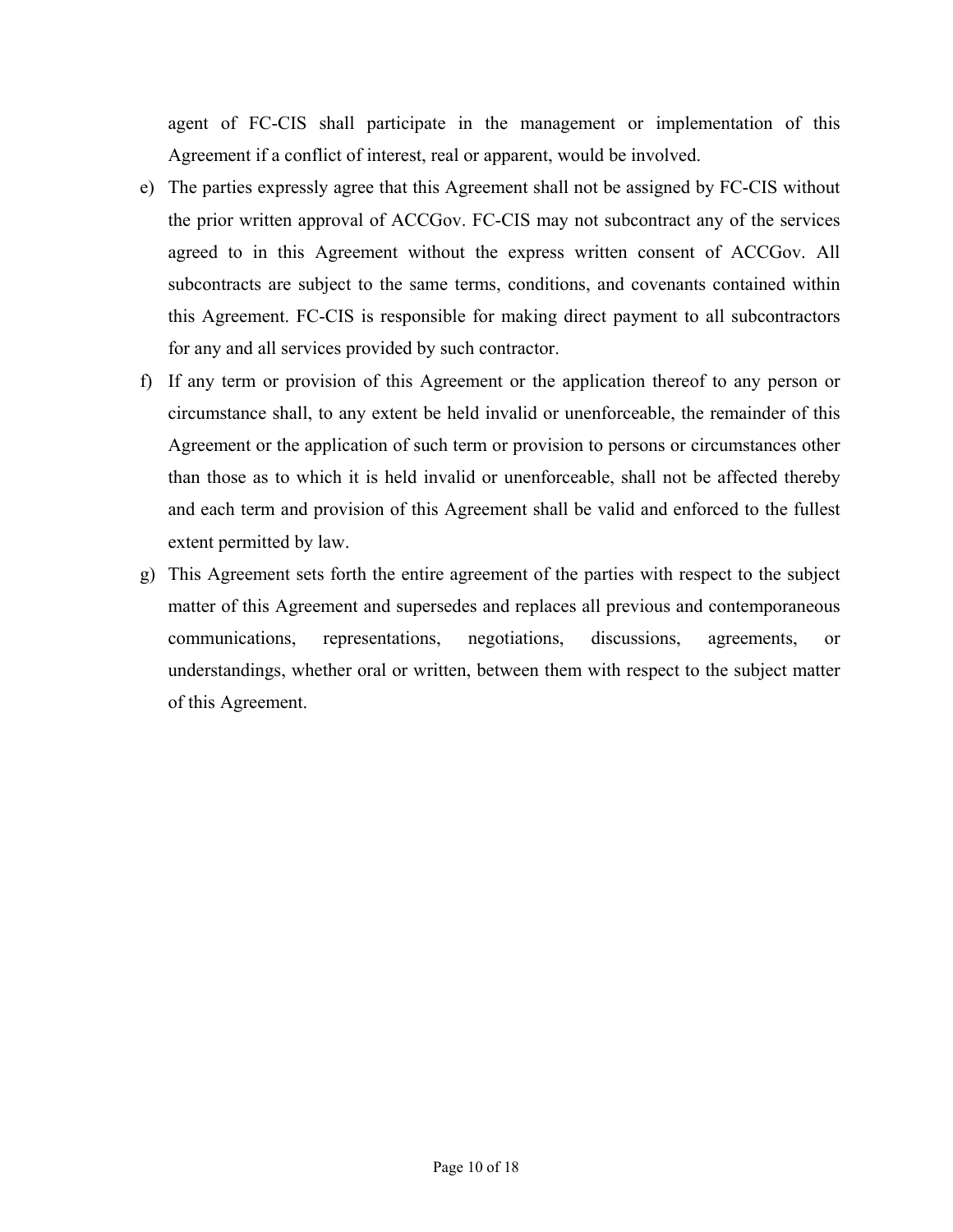IN WITNESS WHEREOF, the parties hereto have executed this Agreement, in duplicate, each of which shall be an original, the day and year first above written.

| UNIFIED GOVERNMENT OF ATHENS-CLARKE |  |
|-------------------------------------|--|
| ACCGOV, GEORGIA                     |  |

 $BY:$ 

Kelly Girtz, Mayor

DATE:

ATTEST: \_\_\_\_\_\_\_\_\_\_\_\_\_\_\_\_\_\_\_\_\_\_\_\_\_\_\_\_\_\_\_\_\_\_\_

Gloria J. Spratlin, Clerk of Commission

DATE:

# **FAMILY CONNECTION-COMMUNITIES IN SCHOOLS OF ATHENS, INC.**

| BY:           | Tim Johnson, Executive Director |
|---------------|---------------------------------|
| DATE:         |                                 |
| ATTEST:       |                                 |
| PRINTED NAME: |                                 |
| TITLE:        |                                 |
| (SEAL)        |                                 |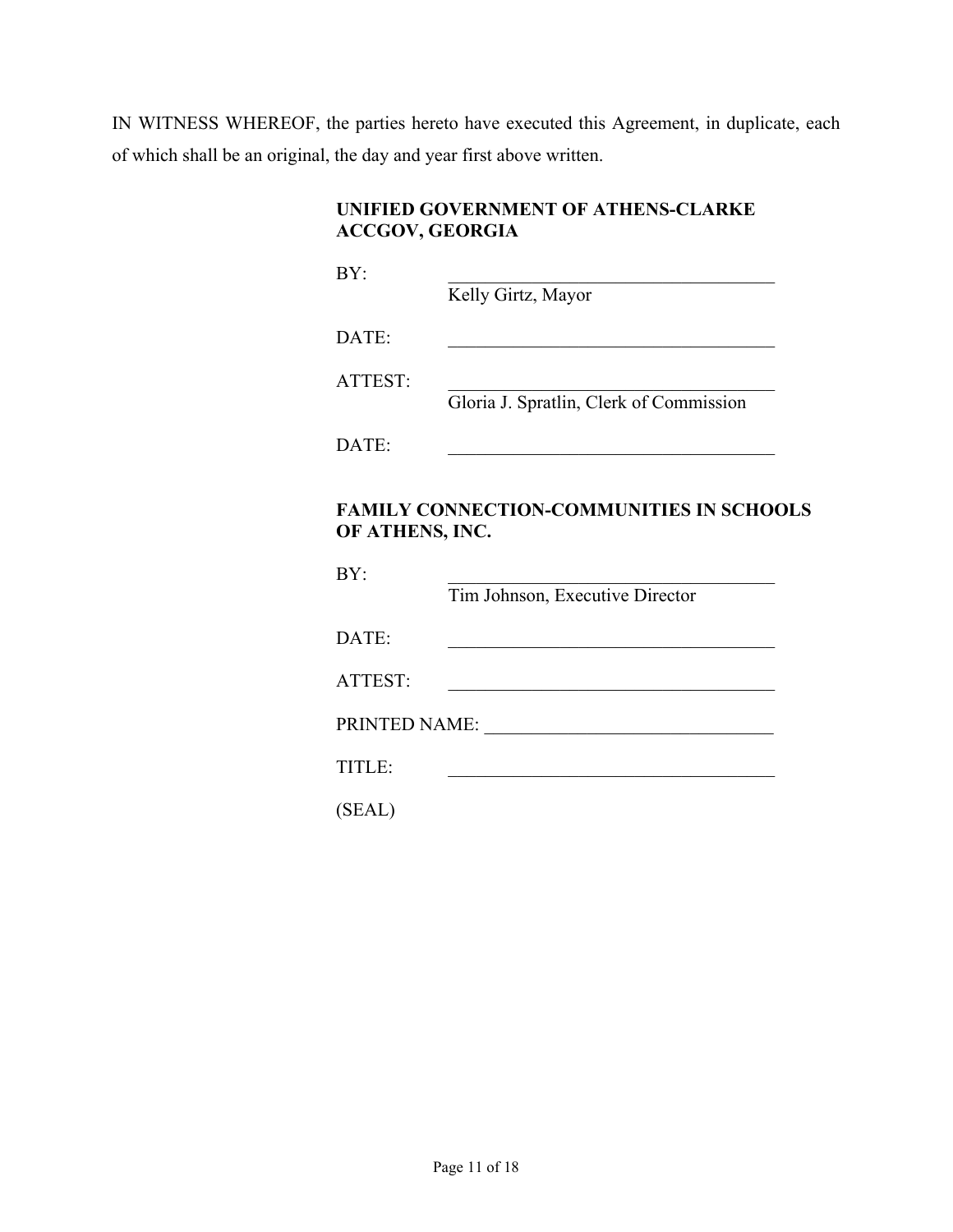

# **NEIGHBORHOOD LEADERS PARTNERSHIP IN IMPLEMENTATION OF ACC PROSPERITY PACKAGE**

**Purpose:** The partnership utilizes Family Connection-Communities In Schools Neighborhood Leaders to support community engagement and navigation for the Mayor & Commission's Prosperity Package Initiative to address poverty, social disparity, and wealth inequality in Athens-Clarke County.

**Neighborhood Leaders Project Director**: Full-time position to oversee the project (with Family Connection-Communities In Schools executive director), including recruiting, hiring, and training of Neighborhood Leaders; ongoing supervision; assuring of ongoing data collection and updating; timely reporting; engagement with partners; and related duties.

**Neighborhood Leaders:** FC-CIS Neighborhood Leaders are *of* the community, *in* the community, working *with* the community to provide ongoing support for the Mayor & Commission's Prosperity Package initiative to address poverty, social disparity, and wealth inequality in Athens-Clarke County.

The most important qualifications for the role of Neighborhood Leader are knowledge of the community (including services), life experience and cultural background that connects with those with whom they're working, interpersonal skills, and a heart for the work.

FC-CIS Neighborhood Leaders serve in each of 16 Prosperity Zones, working with residents to achieve *their* aspirations.

Neighborhood Leaders provide information, referral, navigation, case management, and community engagement for residents. They also help inform the Mayor & Commission and community partners about systemic barriers to prosperity.

The Neighborhood Leaders primarily serve their 16 zones, with flexibility as needed (for example, a Spanish-speaking Neighborhood Leader crossing zones, expertise on a particular issue, and multi-zone or community-wide events).

Through a federally funded SNAP Outreach Partnership with the Georgia Division of Family & Children Services, two additional FTE Neighborhood Leader positions serve county-wide to enroll eligible households in the federal Supplemental Nutrition Assistance Program. It also supports the 16 zone-specific Neighborhood Leaders. This partnership and others provide significant additional support for the goals of the Prosperity Package.

With an emphasis on removing barriers to economic self-sufficiency, Neighborhood Leaders help residents access services and resources, including but not limited to education (basic adult education, ESL, GED, job training), employment opportunities, early care & learning including quality child care, rent assistance/housing, support for the aging, SNAP and WIC, physical and behavioral health services, needed commodities (child & adult diapers, winter wear, work gloves, food, cell phones, school supplies, other), civic engagement (including Athens Wellbeing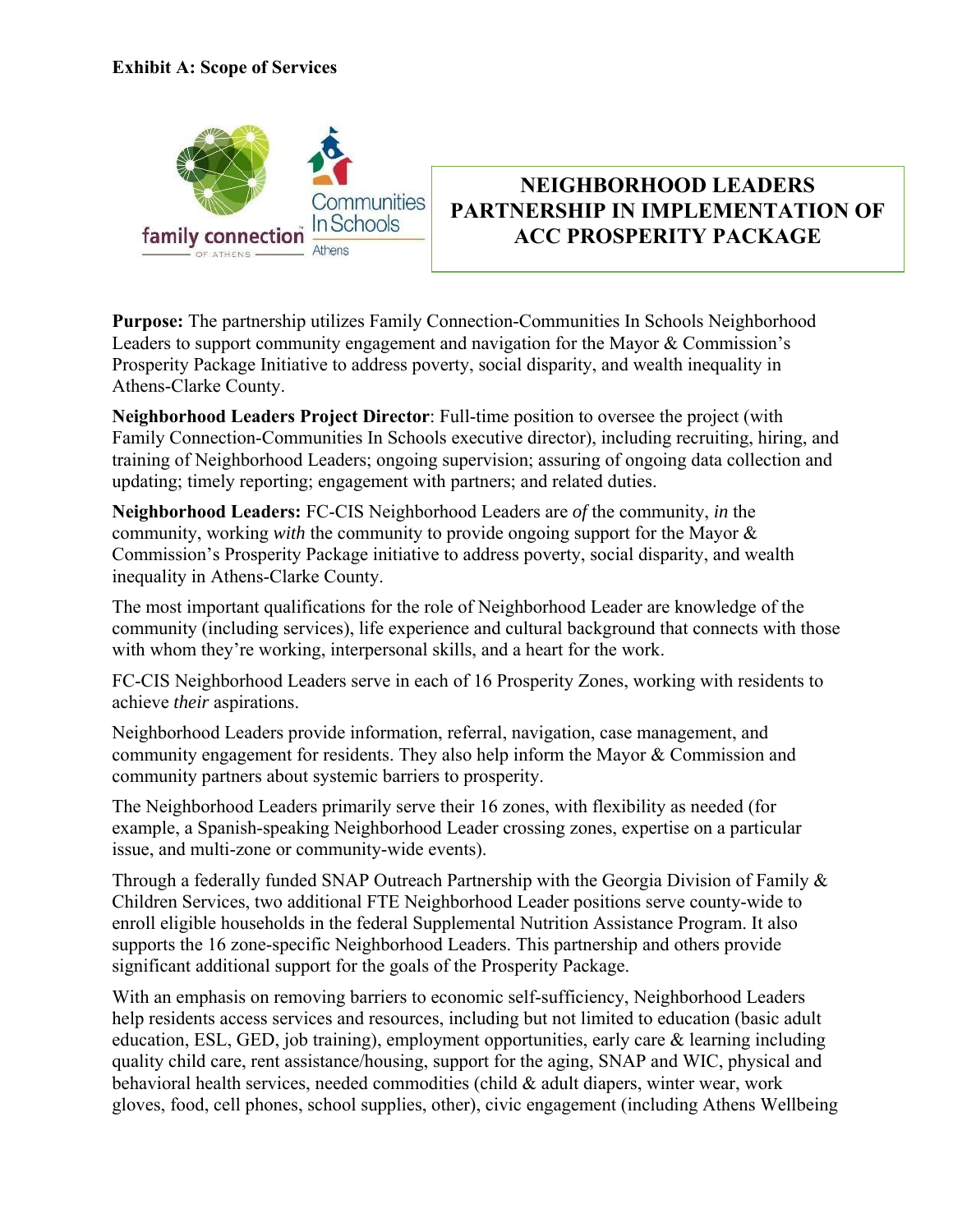# **Exhibit A: Scope of Services**

Project, voter registration, voting, and engaging in public processes), and other. This is done in two tiers.

- Tier 1 includes group outreach information-sharing through presentations in neighborhoods and at community gatherings, hosting resource fairs (including at the neighborhood level in neighborhoods long neglected), tabling at community events and venues, and other outreach.
- Tier 2 is individual case management support, working with (not just for) individuals of all ages and families to: identify economic and other goals, connect to needed services, access the services as appropriate (including assistance in filling out application paperwork if needed), and follow up to ascertain the status of their individual plan, if they got the service(s), what if any outcomes resulted, and to offer further assistance.

Neighborhood Leaders also engage residents in community-building. This includes providing inthe-community expertise for the Mayor and Commission, providing input into other community planning (HCD and other Unified Government departments' planning, Athens Wellbeing Project, Envision Athens, Family Connection-CIS Strategic Action Teams, other), engaging in neighborhood and other community organizations, registering to vote, voting, and other civic activities. This is incorporated into both Tier 1 and Tier 2 work.

**Time period:** The current version of the program launched with the Mayor & Commission funding in January 2020 with the program director and, as suggested by ACC staff, three Neighborhood Leaders, then went to scale at the beginning of March 2020. When the state of emergency was declared in that same month, Neighborhood Leaders were key respondents. They are fulfilling and exceeding expectations. The partnership has continued, and the intent is for the partnership to continue and expand as long as it continues to be effective.

**Outcomes/Reporting:** ACCGov has developed and maintains an online case management system for Neighborhood Leaders that includes a dashboard of data for staff and Mayor & Commission. Neighborhood Leaders will continue to utilize this system.

Reporting includes:

- Community presentations, resource fairs (Tier 1): locations, topics, numbers in attendance at each, numbers who requested Tier 2 services or other follow-up
- Case management (Tier 2): Numbers served, services to which referred, assistance provided in applying for services, numbers applying for services, numbers receiving services, follow-up supports, outcomes where applicable (e.g. employment, SNAP enrollment, et al).
- Data and recommendations for consideration related to policy (for example, barriers to access such as location, hours, and language) and follow up (suggested questions for Athens Wellbeing Project survey, and suggestions for HCD and other departmental planning, Envision Athens committees, Family Connection-CIS Strategic Action Teams, and others).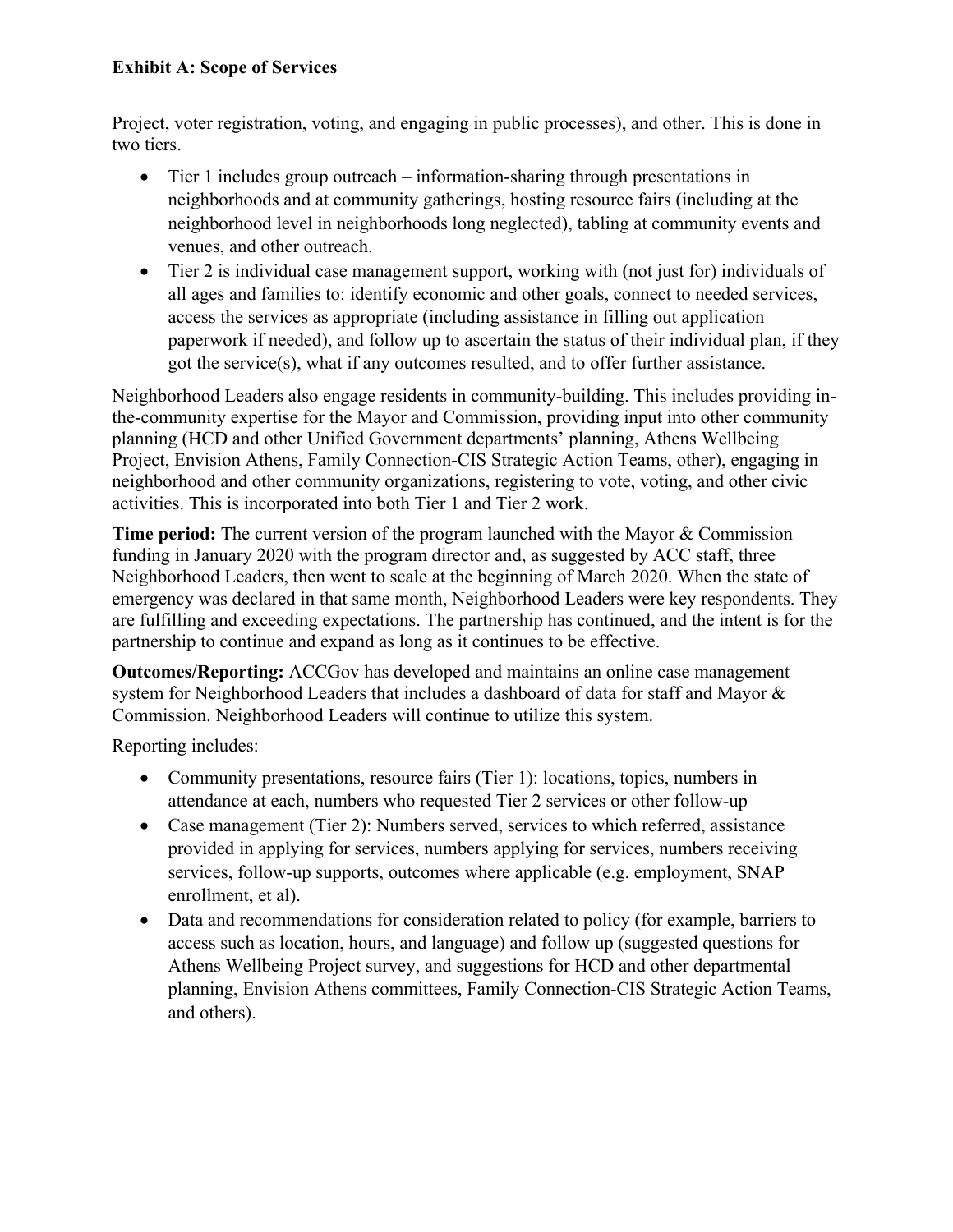| Goal(s)                   | Inputs                                                                                                                                                                                                                                                                                                    | <b>Activities</b>                                                                                                                                                                                                                                                                                                                                                                                                                                                                                                                                                                                                                               | <b>Outputs</b>                                                                                                                                                           | <b>Tracked Outcomes</b>                                                                                                                                                                                                                                                                                                                                              |
|---------------------------|-----------------------------------------------------------------------------------------------------------------------------------------------------------------------------------------------------------------------------------------------------------------------------------------------------------|-------------------------------------------------------------------------------------------------------------------------------------------------------------------------------------------------------------------------------------------------------------------------------------------------------------------------------------------------------------------------------------------------------------------------------------------------------------------------------------------------------------------------------------------------------------------------------------------------------------------------------------------------|--------------------------------------------------------------------------------------------------------------------------------------------------------------------------|----------------------------------------------------------------------------------------------------------------------------------------------------------------------------------------------------------------------------------------------------------------------------------------------------------------------------------------------------------------------|
| Case<br><b>Management</b> | • 16 FTE Neighborhood<br>Leaders<br>Director of the<br>$\bullet$<br>Neighborhood Leaders<br>• Materials and supplies<br>from the Hub<br>Resource lists<br>$\bullet$<br>Neighborhood Leader<br>$\bullet$<br>training on various<br>resources (SNAP, WIC,<br>unemployment,<br>disability, EITC,<br>housing) | NLs will submit at least<br>8 clientele specific case<br>note entries weekly<br>including a follow up<br>contact, information<br>sharing and resource<br>connection<br>All documentation<br>$\bullet$<br>(SNAP reports, online<br>tool submission, weekly<br>work schedules) will be<br>submitted to director by<br>5 PM on Monday of<br>each week<br>Director will use<br>Google form to track<br>completion of case<br>management<br>Have a standing agenda<br>$\bullet$<br>item for NL meetings to<br>discuss zone specific<br>details, events and<br>needs<br>Work with individuals<br>$\bullet$<br>and families to develop<br>action plans | $\bullet$ # of people served<br>$\bullet$ # of referrals made by<br>agency<br>$#$ of follow ups<br>$\bullet$<br>completed<br># of action plans<br>$\bullet$<br>completed | % of people assisted who<br>found employment<br>% of people served who<br>$\bullet$<br>secured childcare<br>% of people served who<br>received health care they<br>needed<br>% eligible residents served<br>who received SNAP/WIC/<br>unemployment/disability/E<br><b>ITC</b><br>% of people served who<br>found affordable housing/<br>become permanently<br>housed |

# **Neighborhood Leaders Logic Model: Community Impact Goals**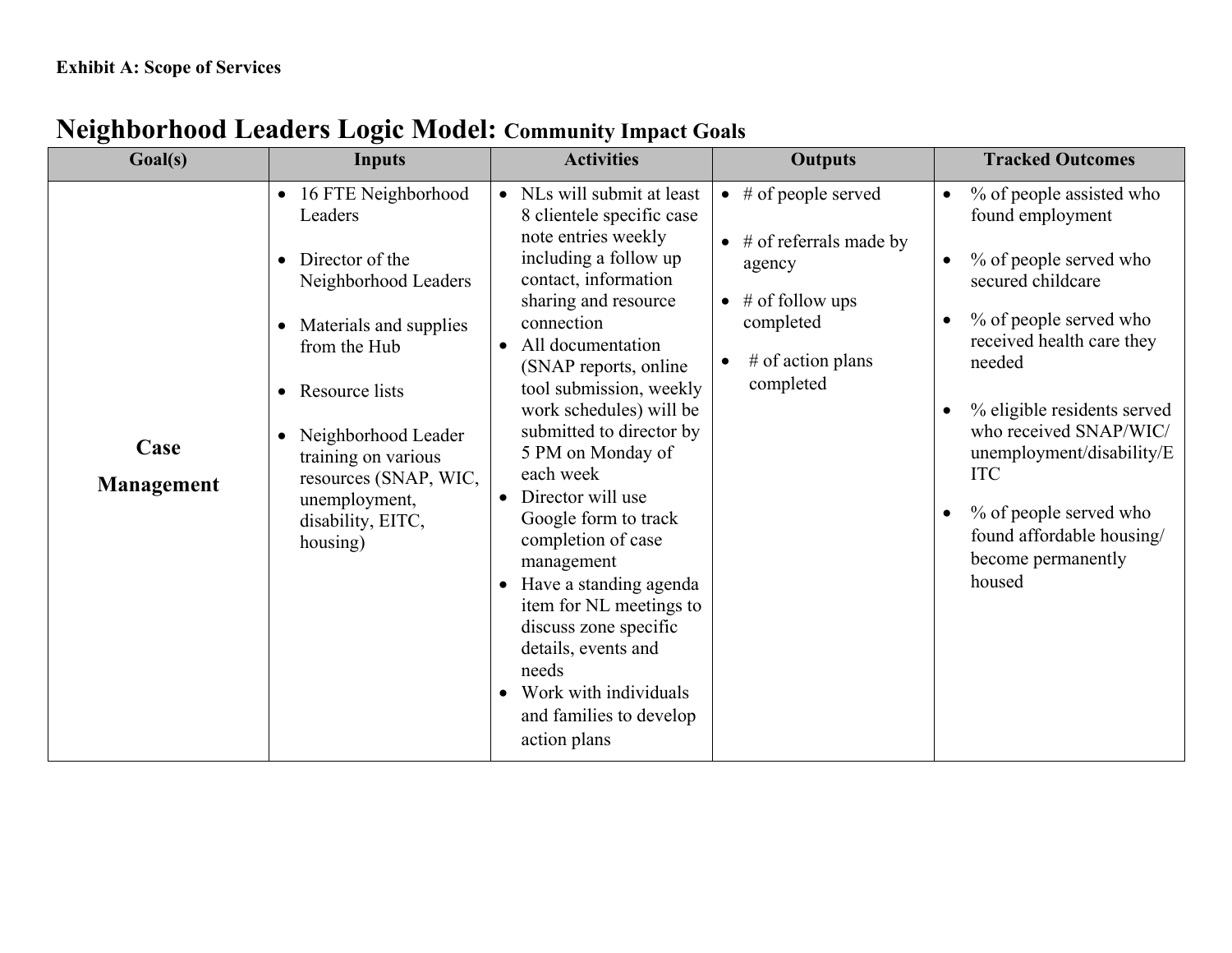| Goal(s)                                                               | <b>Inputs</b>                                                                                                                                                                                                                                                                         | <b>Activities</b>                                                                                                                                                                                                                          | <b>Outputs</b>                                                                                                                                                                                                                                           | <b>Tracked Outcomes</b>                                                                                                                                                                                               |
|-----------------------------------------------------------------------|---------------------------------------------------------------------------------------------------------------------------------------------------------------------------------------------------------------------------------------------------------------------------------------|--------------------------------------------------------------------------------------------------------------------------------------------------------------------------------------------------------------------------------------------|----------------------------------------------------------------------------------------------------------------------------------------------------------------------------------------------------------------------------------------------------------|-----------------------------------------------------------------------------------------------------------------------------------------------------------------------------------------------------------------------|
| <b>Community</b><br><b>Outreach and</b><br><b>Information Sharing</b> | 16 FTE Neighborhood<br>$\bullet$<br>Leaders<br>Director of the<br>$\bullet$<br>Neighborhood Leaders<br>Time spent planning<br>$\bullet$<br>Supplies for meetings<br>$\bullet$<br>Location for meetings<br>$\bullet$<br>and events<br>Resource or<br>$\bullet$<br>informational flyers | Host group outreach<br>$\bullet$<br>zone events (quarterly)<br>• Host monthly<br>community meetings<br>• Collaborate with other<br>agencies to host events<br>• Zone canvassing<br>Presentations with or<br>for community<br>collaborators | $\bullet$ # of community<br>meetings/events held<br>and attended<br>$\bullet$ # of attendees per<br>event/presentation held<br>$\bullet$ # of surveys completed<br>(if participating in data<br>collection)<br>$\#$ of collaborations or<br>partnerships | $\bullet$ % of meetings/events<br>where attendance and<br>agenda goals were reached<br>% of collaborations result<br>$\bullet$<br>in long-term partnerships                                                           |
| <b>NL Professional</b><br><b>Development</b>                          | 16 FTE Neighborhood<br>$\bullet$<br>Leaders<br>Director of the<br>$\bullet$<br>Neighborhood Leaders                                                                                                                                                                                   | Attend trainings and<br>$\bullet$<br>educational<br>opportunities<br>pertaining to NL job                                                                                                                                                  | # of<br>$\bullet$<br>certifications/training<br>certificates NLs receive<br>$#$ of opportunities<br>$\bullet$<br>presented to NLs<br>because of their<br>training                                                                                        | % of NLs who obtain<br>$\bullet$<br>training or professional<br>development through the<br>NL program<br>% of NLs promoted to<br>$\bullet$<br>other positions because of<br>their time and training in<br>the program |

# **Neighborhood Leaders Logic Model: Community Impact Goals**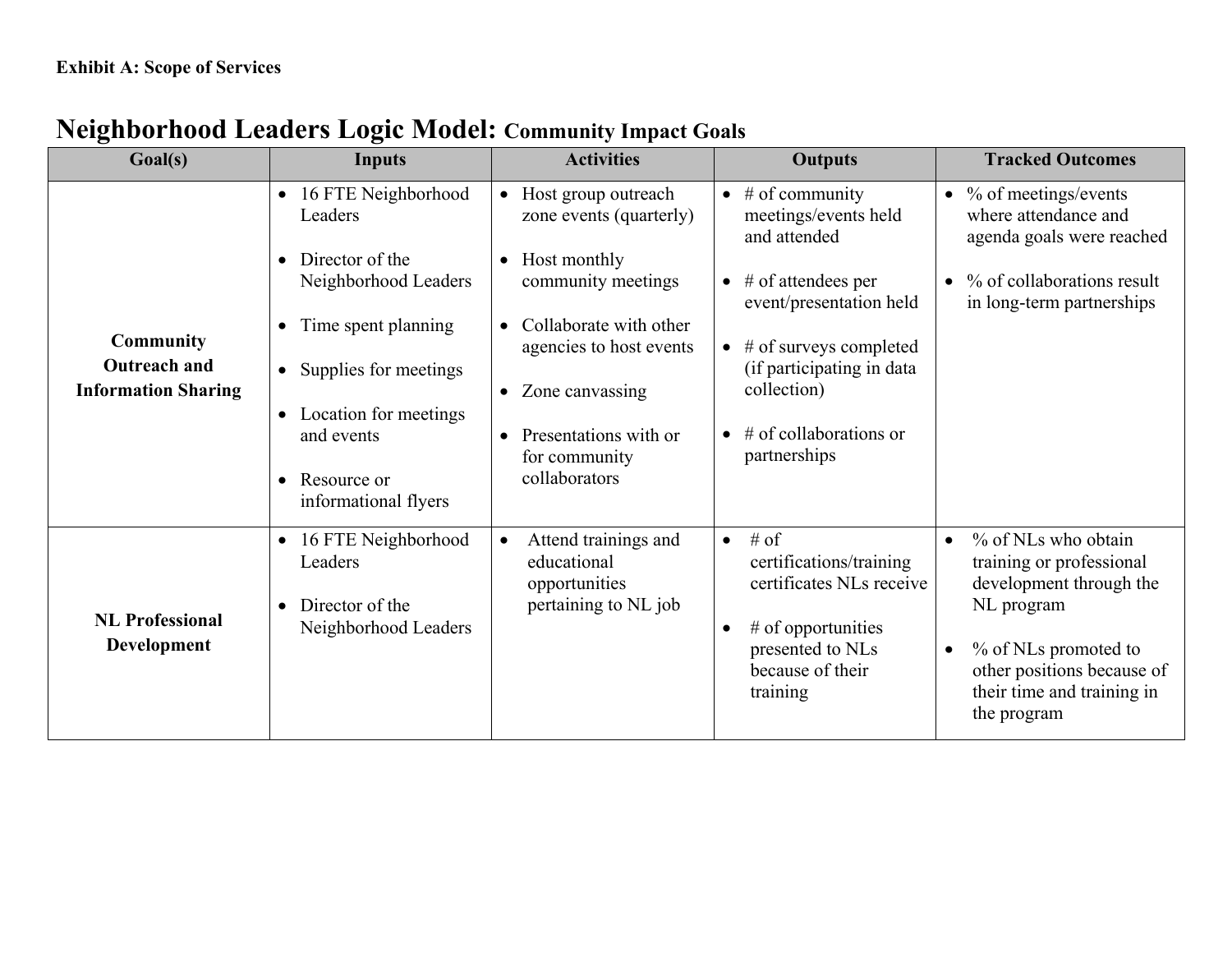| Goal(s)                                                                    | Inputs                                                                                                                                                                                                                                                                                                                                                                                                                                                         | <b>Activities</b>                                                                                                                                                                                                                                                                                                                                                                                                                                                                                                                                                                                                                                                                                                                                        | <b>Outputs</b>                                                                                                                                                                                                                                                                                                                                                                                                                                                                                                                                                                                                                                                                                                                                                                                                                                                                                                                                                          | <b>Tracked Outcomes</b>                                                                                                                           |  |
|----------------------------------------------------------------------------|----------------------------------------------------------------------------------------------------------------------------------------------------------------------------------------------------------------------------------------------------------------------------------------------------------------------------------------------------------------------------------------------------------------------------------------------------------------|----------------------------------------------------------------------------------------------------------------------------------------------------------------------------------------------------------------------------------------------------------------------------------------------------------------------------------------------------------------------------------------------------------------------------------------------------------------------------------------------------------------------------------------------------------------------------------------------------------------------------------------------------------------------------------------------------------------------------------------------------------|-------------------------------------------------------------------------------------------------------------------------------------------------------------------------------------------------------------------------------------------------------------------------------------------------------------------------------------------------------------------------------------------------------------------------------------------------------------------------------------------------------------------------------------------------------------------------------------------------------------------------------------------------------------------------------------------------------------------------------------------------------------------------------------------------------------------------------------------------------------------------------------------------------------------------------------------------------------------------|---------------------------------------------------------------------------------------------------------------------------------------------------|--|
| <b>Civic</b><br><b>Engagement</b><br>and Public<br>Input<br><b>Process</b> | $-16$ FTE<br>Neighborhood<br>Leaders<br>Director of the<br>Neighborhood<br>Leaders<br>Commissioner for<br>specific zone<br>NL Strategic<br><b>Connector Groups:</b><br>$Housing -$<br>homelessness, tenant<br>rights, eviction<br>prevention<br>Education – PreK, K-<br>12, College, Post-<br>Secondary<br>Health & Wellness<br>Latina/o Community<br>Safety and Community<br>Stability<br><b>ACCGov</b><br>$\bullet$<br>departments and<br>community partners | Identify zone specific needs<br>$\bullet$<br>NLs will meet with their<br>$\bullet$<br>commissioner to discuss<br>zone specific needs<br>quarterly<br>NLs will share public input<br>with commissioners during<br>their quarterly meetings<br>Commissioners will be<br>invited in small groups to<br>join NL meetings<br>NLs will attend various<br>meetings in the community<br>NL Strategic Connector<br>$\bullet$<br>Group meetings<br>NLs will engage in<br><b>Envision Athens work</b><br>groups, FC-CIS Strategic<br><b>Action Teams, Homeless</b><br>Coalition, and other<br>strategic planning<br>NLs will work with<br>$\bullet$<br>ACCGov departments for<br>outreach on services and<br>input on ways to strengthen<br>connection and services | $\bullet$ # of voters registered<br>$\bullet$ # of committees/board positions held by<br><b>NLs</b><br>$\bullet$ # of meetings held/ attended with policy<br>makers<br>$\bullet$ # of NL full staff meetings with small<br>group of commissioners<br>$\bullet$ # of reports submitted to the Mayor and<br>Commission with<br>recommendations/reporting the needs for<br>each zone<br>$\bullet$ # of connector group meetings<br>$\bullet$ # of solutions carried out from connector<br>meetings<br>$\bullet$ # of EA work groups, FC-CIS SATs,<br>Homeless Coalition committees, other<br>strategic planning with NL engagement<br>$\bullet$ # of ACCGov departments partnering<br>with NLs for outreach/engagement<br>• ACC Mayor & Commission work<br>session presentations from NL program<br># of zone specific needs identified<br>$\bullet$ # of ideas for solutions for specific needs<br>$\bullet$ # of collaborations or connections made<br>to help with need | $\bullet$ % of eligible<br>residents served<br>that newly register<br>to vote<br>$\bullet$ % of identified<br>needs met for<br>each specific zone |  |

# **Neighborhood Leaders Logic Model: Community Impact Goals**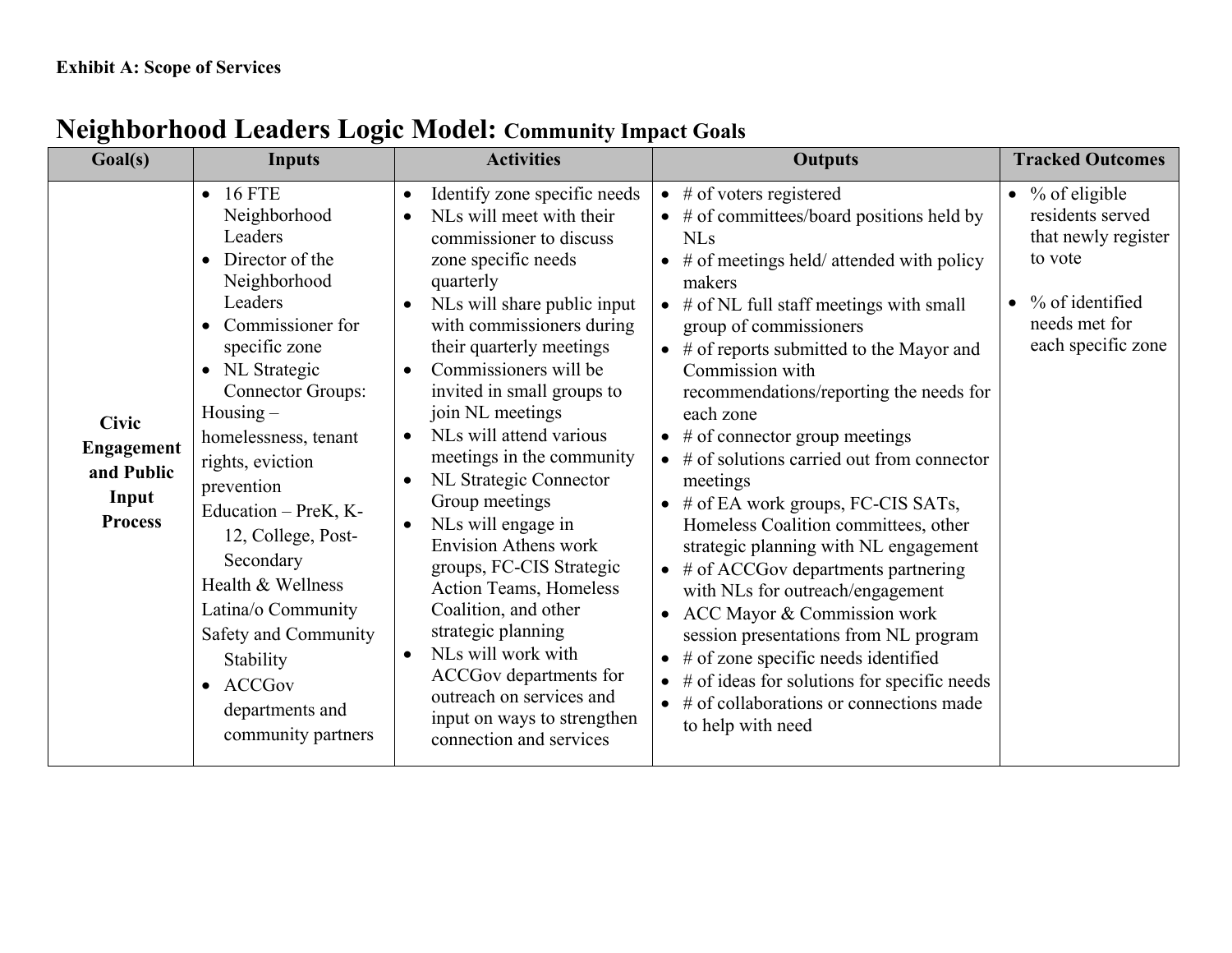| <b>Categories</b>             | <b>Allocation</b>       |
|-------------------------------|-------------------------|
| Salaries & Benefits           | $$660,000$ <sup>1</sup> |
| Communications                | $$12,180^2$             |
| Organizational Insurance      | \$8,5682                |
| Payroll Service               | $$2,652^2$              |
| Supplies, Outreach, Equipment | $$31,600^2$             |
| Travel & Training             | $$35,000^3$             |
| Rent                          |                         |
| Subtotal                      | \$750,000               |
| Indirect $(a)10\%$            |                         |
| <b>Project Total</b>          | \$750,000.00            |

### **Notes**

- 1. This amount does not cover the full cost of salaries & benefits for 16 FTE Neighborhood Leaders and the program director.
- 2. Costs for each of these line items exceeds the amount budgeted within the \$750,000 total.
- 3. NLs have extensive mileage on their personal vehicles; this amount does not cover current costs. We would also like to add NLs attendance at National Bridge Out of Poverty conference and biennial state Family Connection conference, but those are not included.
- 4. We have significant additional costs resulting from the program – financial accounting, audit, and others – not included here.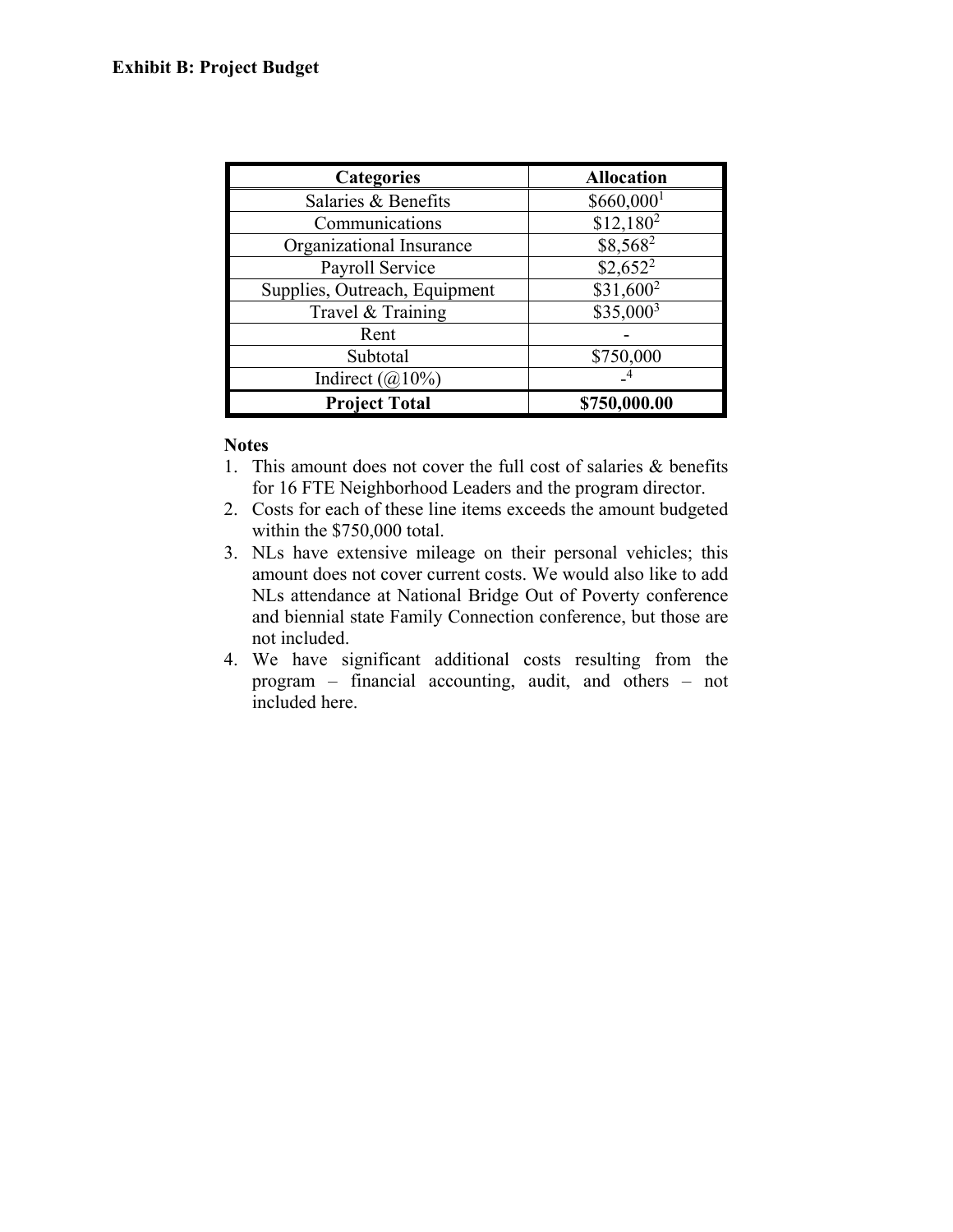# **Exhibit C: Schedule of Advance Payments**

| <b>Date</b>          | <b>Amount</b> |
|----------------------|---------------|
| July 15, 2022        | \$62,500.00   |
| August 15, 2022      | \$62,500,00   |
| September 15, 2022   | \$62,500.00   |
| October 15, 2022     | \$62,500.00   |
| November 15, 2022    | \$62,500.00   |
| December 15, 2022    | \$62,500.00   |
| January 15, 2023     | \$62,500.00   |
| February 15, 2023    | \$62,500.00   |
| March 15, 2023       | \$62,500.00   |
| April 15, 2023       | \$62,500.00   |
| May 15, 2023         | \$62,500.00   |
| June 15, 2023        | \$62,500.00   |
| <b>Project Total</b> | \$750,000.00  |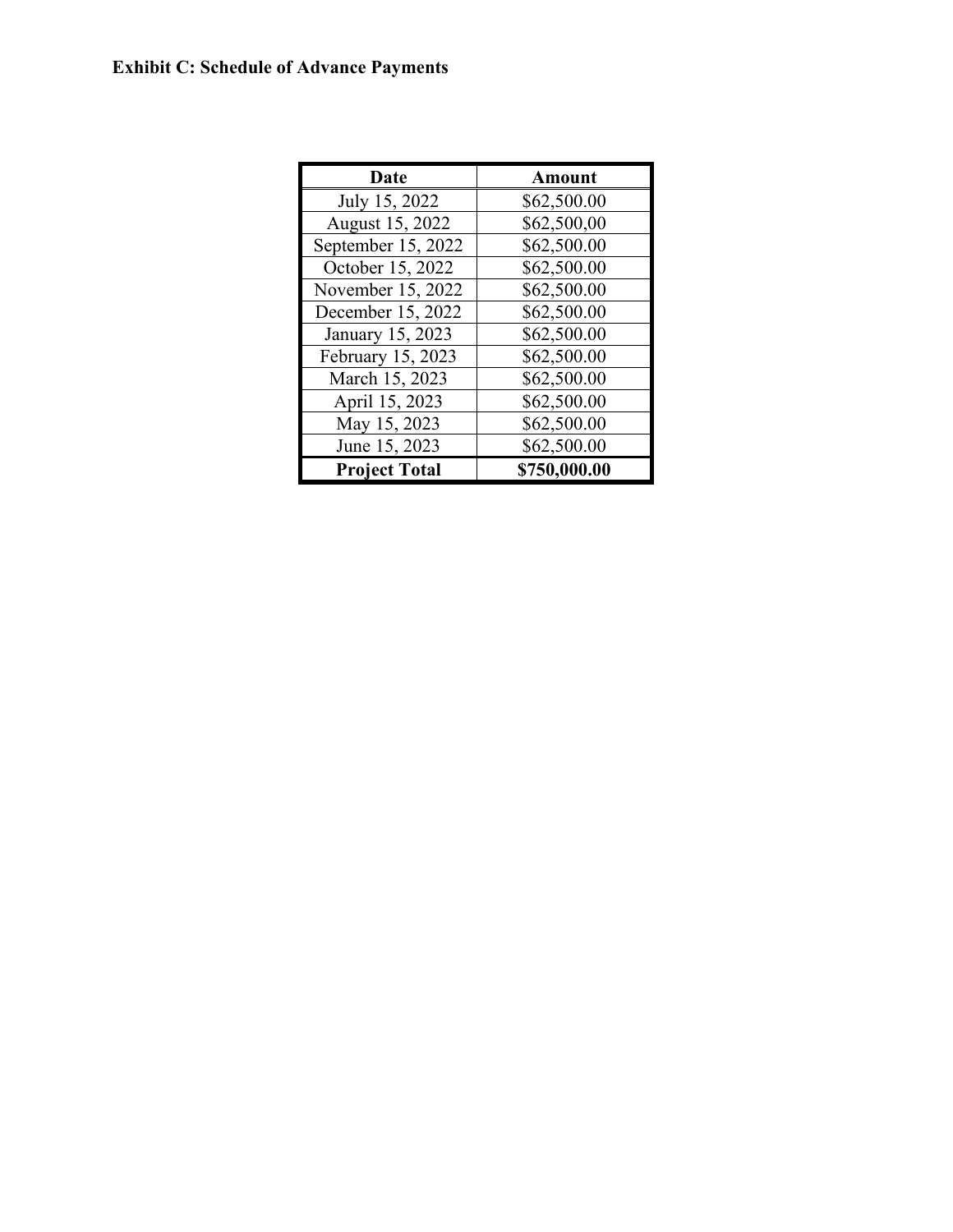#### **FIRST AMENDMENT TO AGREEMENT BETWEEN FAMILY CONNECTION-COMMUNITES IN SCHOOLS OF ATHENS, INC., AND THE UNIFIED GOVERNMENT OF ATHENS-CLARKE COUNTY, GEORGIA, FOR THE NEIGHBORHOOD LEADERS PROGRAM**

**THIS FIRST AMENDMENT** (the "Amendment") entered into this \_\_\_\_\_ day of \_\_\_\_\_\_\_\_\_\_\_\_\_\_\_\_, 20\_\_\_\_ by and between **FAMILY CONNECTION-COMMUNITES IN SCHOOLS OF ATHENS, INC.** ("FC-CIS"), and **THE UNIFIED GOVERNMENT OF ATHENS-CLARKE COUNTY, GEORGIA**, a body politic and corporate and a political subdivision of the State of Georgia, (the "ACCGov") (hereinafter each shall be referred to as a "Party" or together as the "Parties") shall amend, change, and modify the Agreement between FC-CIS and ACCGov entered into on December 13, 2019, (the "Contract") as set forth below.

**WHEREAS**, the Contract was entered into to provide for the funding and operations of the Neighborhood Leaders Program;

**WHEREAS**, the Contract was originally drafted to include a provision that would allow it to automatically renew each year unless the Mayor and Commission took affirmative action to terminate the Contract; however, during the Mayor and Commission meeting approving the contract, the Commissioners agreed to remove that provision from the Contract:

**WHEREAS**, Housing and Community Development staff, mistakenly believing that the omitted provision regarding automatic renewals remained in the final executed Contract, moved forward as if the Contract had automatically renewed on both December 31, 2020, and December 31, 2021;

**WHEREAS**, FC-CIS relied on the belief that the contract had automatically renewed and have consistently provided services via the Neighborhood Leaders Program as outlined in the Contract;

**WHEREAS**, the Parties now wish to memorialize this essential extension of services from December 31, 2020, to June 30, 2022, in recognition of the work that FC-CIS has done and continues to do in reliance upon the original Contract and plans to continue to do until a new agreement goes into effect on July 1, 2022;

**WHEREAS**, the Contract can be extended by mutual written agreement of the Parties; and

**WHEREAS**, the Parties wish to now modify the Contract to provide for an extension of funding for the Neighborhood Leaders Program.

**NOW, THEREFORE**, the Parties agree to be mutually bound by the terms and conditions of this Amendment, notwithstanding anything in the Contract to the contrary, and for other good and valuable consideration, the receipt and sufficiency of which is hereby acknowledged, do hereby agree as follows:

1. Section 8 of the Contract shall be modified by striking the paragraph entirely and replacing it with the following language:

> This Agreement shall be effective for a term beginning on December 4, 2019, and running through June 30, 2022, unless terminated earlier in accordance with the applicable terms and conditions. The Agreement may only be extended by written mutual agreement of the parties hereto.

All other terms and conditions of the Contract, except those expressly modified herein, shall remain in full force and effect.

# *[REMAINDER OF THIS PAGE INTENTIONALLY LEFT BLANK]*